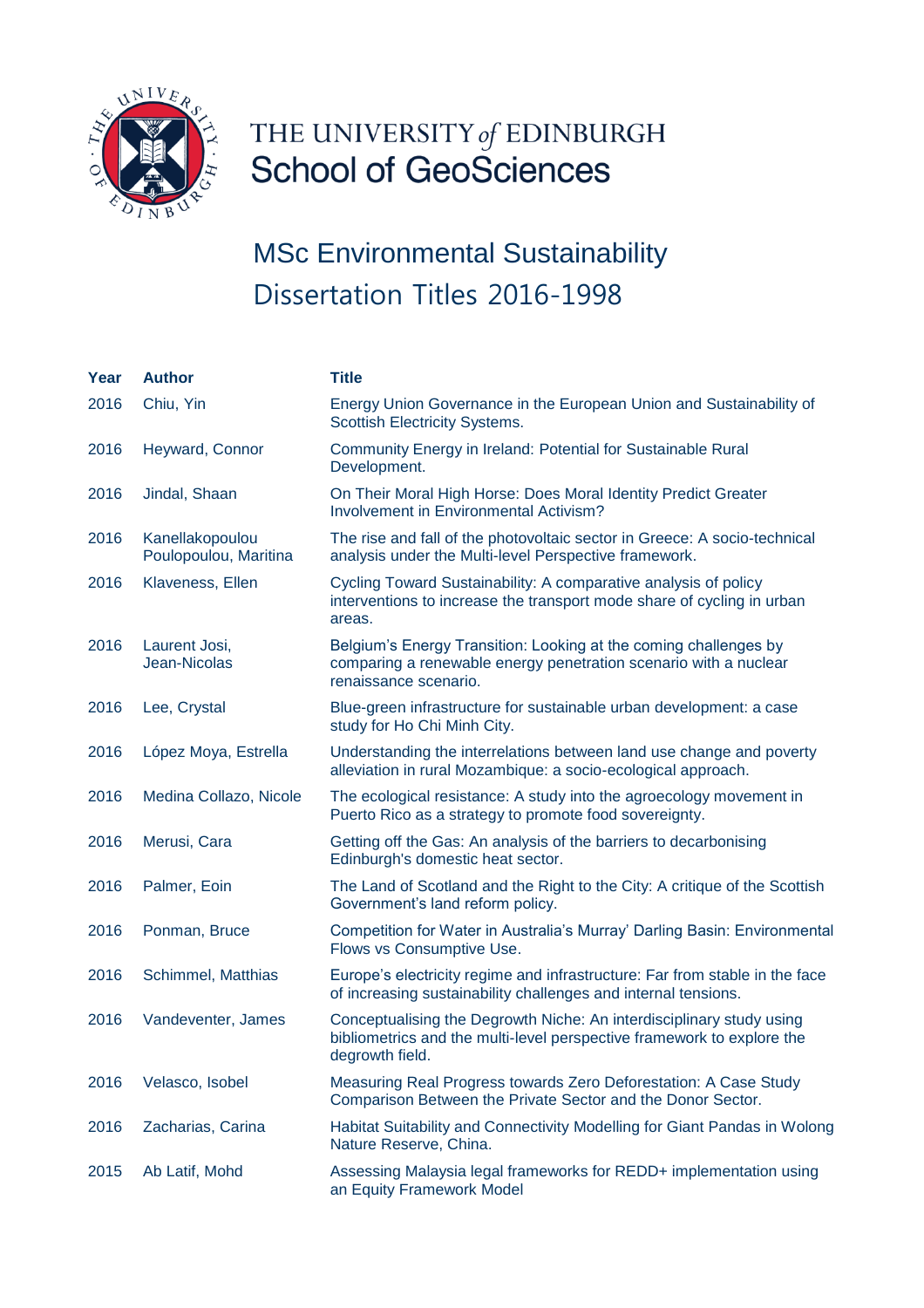| <b>Year</b> | <b>Author</b>           | <b>Title</b>                                                                                                                                                                                                       |
|-------------|-------------------------|--------------------------------------------------------------------------------------------------------------------------------------------------------------------------------------------------------------------|
| 2015        | Acton, Jessica          | An Exploration of Sustainability and Alternative Food Networks in<br>Edinburgh                                                                                                                                     |
| 2015        | Bruce, Emma             | An Assessment of Deer Exclosure Effectiveness on Salix aurita and<br>Betula nana Regeneration in the Scottish Highlands.                                                                                           |
| 2015        | Claret, Clement         | Natural capital and ecosystem services in Scottish policy: A national<br>assessment of the conceptual and operational integration of an<br>ecological economic framework for decision-making                       |
| 2015        | de Vries Lentsch, Aster | Streamline: Enabling public ownership in Orkney's marine energy futures<br>using an engaging two-way, vision based and interactive interview<br>format.                                                            |
| 2015        |                         | Fernandez Molina, Daniel Examining the Low carbon Scotland's initiative and the high quality timber<br>resource availability for the next 50 years.                                                                |
| 2015        | Finn, Susannah          | The Operational Potential of Ecosystem Research Applications<br>(OPERAs) Project's Ecosystem Service Guidance Tool: An exploratory<br>Study of How Best to Provide Guidance to Practitioners and Policy<br>Makers. |
| 2015        | Grossmann, Mena         | The inclusiveness and levels of participation of Transition Towns in<br>socially deprived areas.                                                                                                                   |
| 2015        | Huddleston, Kiri        | Nudging Behaviour Change into Action: Can Nudge Theory Alter<br>People's Disposal Behaviour at the University of Edinburgh?                                                                                        |
| 2015        | Hutchinson, Fran        | An investigation into children's connection to nature and access to the<br>outdoors.                                                                                                                               |
| 2015        | Ioannou, Ioanna         | A study on Fairtrade Universities and whether the term 'Fairtrade' acts as<br>an impediment in engaging with Fair Trade                                                                                            |
| 2015        | Jones, Isobel           | The socio-cultural value of urban green space: a method of assessing the<br>impact of the Edinburgh Living Landscape                                                                                               |
| 2015        | Malt, Daisy             | Driving Sustainability: Why Do People Car-Share? An Exploration of the<br>Motivations for Car Club Membership                                                                                                      |
| 2015        | Marangoni, Emma         | Integrating Knowledge to Solve Conservation Conflicts: An Analysis of<br>Stakeholder Understandings of the Impacts of Neonicotinoid Pesticides<br>on Pollinators.                                                  |
| 2015        | Oelze, Janine           | A typology of lessons learned and a framework of key elements for<br>decision-making on ES instruments: guidance emerging from OPERAS<br>and Openness.                                                             |
| 2015        | Palmer, Christopher     | Assessing and Tackling the Barriers to Reducing Aviation Emissions<br>within the University of Edinburgh/Scotland                                                                                                  |
| 2015        |                         | Paredes Beltran, Eduardo Aviemore Backwater Restoration                                                                                                                                                            |
| 2015        | Thompson, Tori          | Water-Saving Technologies and Operational Strategies for California<br><b>Energy Production</b>                                                                                                                    |
| 2014        | Albaladejo Vargas, Sara | Planning and authorisation procedures for wind energy deployment: a<br>comparative case between S Spain and Scotland                                                                                               |
| 2014        | Boyd, lain              | What biodiversity loss is accepted in recent EIAs for onshore windfarms<br>in the South West of Scotland? (work in progress)                                                                                       |
| 2014        | Brown, Georgie          | Exploring the impact of a growing market for woodfuel upon Sustainable<br>Forest Management in the Cairngorms National Park                                                                                        |
| 2014        | Burgener, Ariana        | Mapping Stakeholder Visions for the Coigach-Assynt Living Landscape                                                                                                                                                |
| 2014        | Burton, Vanessa         | Will an expanded forest habitat network in the NW Highlands be feasible<br>and truly sustainable?                                                                                                                  |
| 2014        | Chiu, Yoyo              | A study on urban air pollution and the effectiveness of air pollution control<br>measures in Hong Kong                                                                                                             |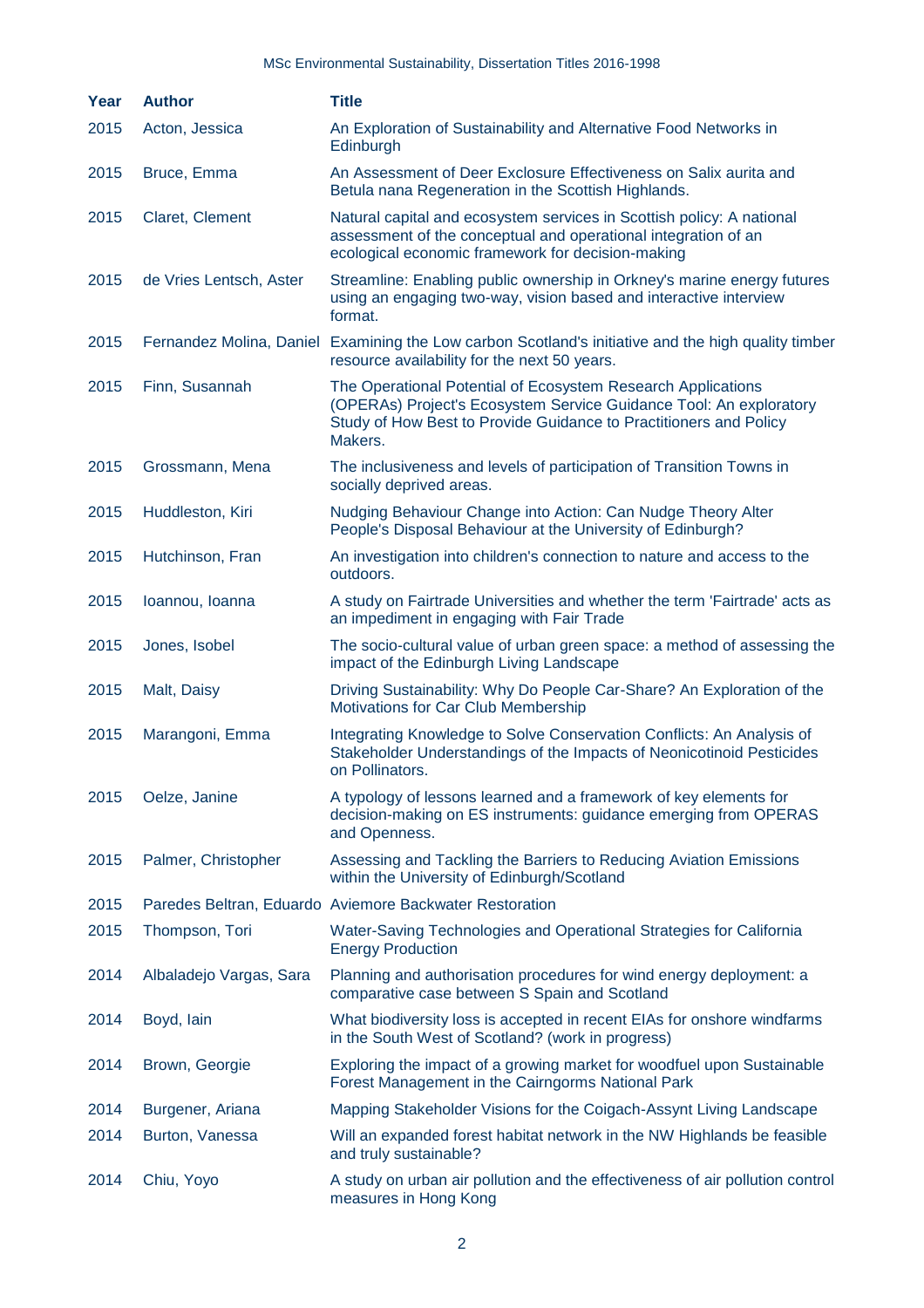| Year | <b>Author</b>             | <b>Title</b>                                                                                                                                                                                                  |
|------|---------------------------|---------------------------------------------------------------------------------------------------------------------------------------------------------------------------------------------------------------|
| 2014 | Fielding, Kate            | An assessment of the barriers and motivators for Business Participation<br>with Communities of Practice, a case study of The Scottish Forum on<br>Natural Capital.                                            |
| 2014 | Fifield, Shivali          | A case study in the role that carbon literacy can play in reducing carbon<br>footprints among low income households                                                                                           |
| 2014 | Flechet, Charlotte        | Analysis of local communities' adoption of soil and water conservation<br>(SWC) measures in Lake Bunyonyi area, Uganda.                                                                                       |
| 2014 | Hamidi, Sarah             | Understanding the impacts of soil conservation measures on food<br>security around Lake Bunyonyi, Uganda                                                                                                      |
| 2014 | Hernes, Maya Irene        | An assessment of ways in which public awareness is shaped by place<br>attachment, recreational involvement and conservation commitment<br>within the Galloway and Southern Ayrshire Biosphere Reserve         |
| 2014 | Kennington, Callie        | A conceptual analysis of the mutually-reinforcing relationship between<br>cultural heritage and environmental conservation using cultural<br>ecosystem services in Brown County, Indiana                      |
| 2014 | Knowles, Oliver           | Rooftop Gardens - a feasible method for urban sustainability?                                                                                                                                                 |
| 2014 | Kusumawardhani, Astrid    | Community Energy Niche in Scotland and Its Role in the Sustainability<br><b>Transition: Perspectives of Intermediaries</b>                                                                                    |
| 2014 | Leharne, Thomas           | A Visitor's Satisfaction Scottish Wild Lands; A Contribution to Discussion<br>between Wild Campers and Wind Turbines                                                                                          |
| 2014 | MacDonald, Catriona       | The 'Business' of Engaging Communities: Unpacking 'Process' and<br>'Outcome' as Dimensions of Community Wind Energy Projects                                                                                  |
| 2014 | Marquardt, Dorotheé       | Towards no net loss: Feasibility of a biodiversity off-setting scheme for<br>the Edinburgh Living Landscape - a case study of the South East Wedge<br>development                                             |
| 2014 | Rocholl, Nora             | Socio-technical transitions in Berlin's electricity system - An analysis of<br>institutional drivers and barriers                                                                                             |
| 2014 | Scott-Mearns, Naomi       | 'Back to the drawing board!' Can failed technological innovations for<br>sustainability play a role in socio-technical transitions? The case of<br>Combined Heat and Power and District Heating in Edinburgh. |
| 2014 | Sharp, Rosa               | Investigating the efficacy of tree planting as a natural flood management<br>strategy                                                                                                                         |
| 2014 | Thomas, Haydn             | From seed to tree: how does motivation influence the outcome of<br>woodland expansion in Lochaber?                                                                                                            |
| 2014 | <b>Tiffany, Elizabeth</b> | Incorporating Sustainability into the academic institution: a case study of<br>the Social Responsibility and Sustainability Department at the University<br>of Edinburgh                                      |
| 2014 | <b>Turner, Harriet</b>    | A Study into the Success of Sustainable Transport Incentive Schemes -<br><b>Case Study 'Get Moving Goole'</b>                                                                                                 |
| 2013 | Alhamad, Alya             | Environmental Education in Middle Childhood: An Exploration of Effective<br>Pedagogies                                                                                                                        |
| 2013 | <b>Bryant, Daniel</b>     | The Practical Application of Controlled Environment Commercial Urban<br>Agriculture within the UK and Its Potential Replication in Edinburgh,<br>Scotland                                                     |
| 2013 | Chen, Hsin-an             | Climate change adaptation in the private sector: How prepared are the<br>brewing and whisky industries in Scotland?                                                                                           |
| 2013 | Christie, Genie           | The "Are You Ready" Pilot Project, a Process for Moving Community<br><b>Engagement to Action</b>                                                                                                              |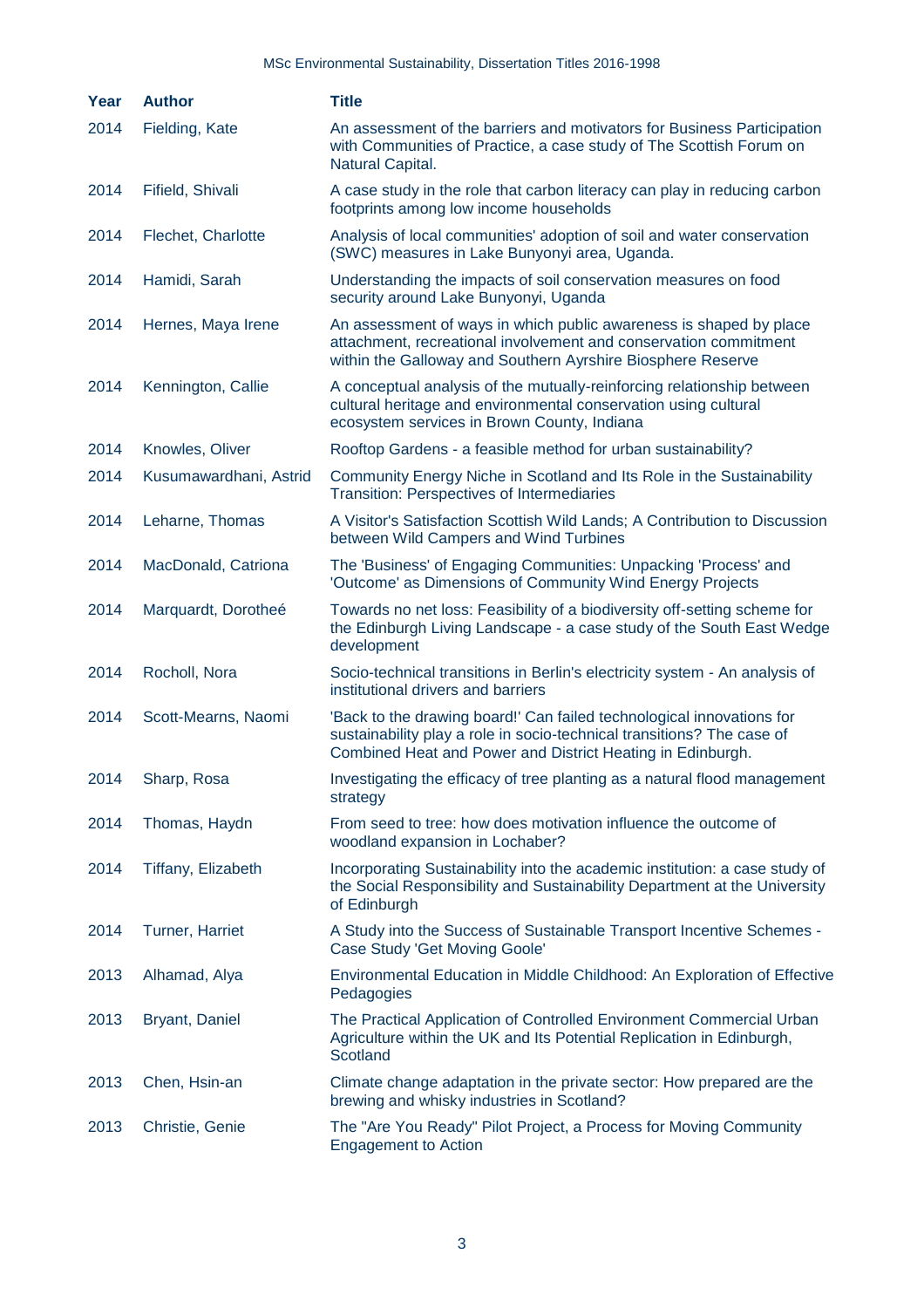| Year | <b>Author</b>           | <b>Title</b>                                                                                                                                                                                                      |
|------|-------------------------|-------------------------------------------------------------------------------------------------------------------------------------------------------------------------------------------------------------------|
| 2013 | Cregg, Conor            | Promoting Positive Social Change: an exploratory study of the Common<br>Cause approach to values and framing, the case of the Enough Food for<br>Everyone If campaign                                             |
| 2013 | Faber, Margot           | Exploring the merits of a values based framework for environmental<br>education                                                                                                                                   |
| 2013 | Gair, Joseph            | How to make the socio-economic benefits of cooperative energy projects<br>felt by everyone                                                                                                                        |
| 2013 | Harju, Milla            | The environmental impact of Finnish agriculture on the Baltic Sea<br>(working title)                                                                                                                              |
| 2013 | Hellevik, Christina     | Freed from the Government, Chained by the Market: Evaluating the<br>Effects of the Land Reform in Rural Mexico                                                                                                    |
| 2013 | Holst, Lilli            | Sustainable tourism and development in the Cairngorms National Park<br>and the relationship that locals and residents have with the environment<br>of the CNP                                                     |
| 2013 | Kiff, Eleanor           | What is Permaculture and is it the answer to the 'ecological crisis'?                                                                                                                                             |
| 2013 | Kurktchieva, Jenny      | Food Businesses in Scotland and the Transition to Zero Waste                                                                                                                                                      |
| 2013 | Lim, Sui Lian           | Measuring Sustainable Urban Development - An Analysis of Existing<br><b>Indicator Systems</b>                                                                                                                     |
| 2013 | Maxwell, Katherine      | State of the Urban Environment: An urban development sustainability<br>assessment framework (UD-SAF) for Scottish cities.                                                                                         |
| 2013 | McLeod, Kimberly        | Farmers' perceptions of Scotland's diffuse water pollution regulations in<br>the Eye Water and Pease Bay Priority Catchment                                                                                       |
| 2013 | Parker-Hedderman, Aoife | Investigating Scotland's Public Bodies' Implementation of Workplace<br><b>Travel Plans</b>                                                                                                                        |
| 2013 | Pinilla Vargas, Maria   | Exploring the ability for nutrient mobilization of buckwheat (Fagopyrum<br>esculentum Moench) and white clover (Trifolium repens L.) and its<br>potential to improve the sustainability of agricultural practices |
| 2013 | Seggel, Anika           | The Inadequacy of Organic Labelling in Providing Information on the<br>Environmental Sustainability of Food and Resulting Impact                                                                                  |
| 2013 | Sparks, Lucy            | Engaging Communities: Exploring the Common Cause approach to<br>achieving pro-environmental behaviour change at Greener Kirkcaldy                                                                                 |
| 2013 | Syu, Fang-tsz           | Human Response to Extreme Precipitation Impacts - Flood Adaptation in<br>the UK                                                                                                                                   |
| 2013 | Taylor, Paul            | From Ecosystems to Services; how the values attributing worth to<br>ecosystem services have changed as the term has been<br>reconceptualised                                                                      |
| 2013 | van Veelen, Bregje      | The role of local contexts in the development of community renewable<br>energy initiatives in the Scottish Highlands                                                                                              |
| 2013 | Wallace, Laura          | What effects are pharmaceuticals having on our environment?                                                                                                                                                       |
| 2013 | Wongsaravit, Phatteera  | Water challenges and their impacts on social dimensions: A case study<br>of water challenges in the Lower Mekong Basin                                                                                            |
| 2012 | Atibodhi, Nantana       | Barriers to implementation and development of urban agriculture in<br><b>Bangkok</b>                                                                                                                              |
| 2012 | Bienvenu, Zoé           | Could consumption-based carbon emissions reporting enhance the<br>fairness and effectiveness of international climate policy?                                                                                     |
| 2012 | Bonfiglioli, Andrea     | Waste management in the healthcare sector: the case of Scotland                                                                                                                                                   |
| 2012 | Carstairs, Susan        | An assessment of the new Global Protocol for Community Scale<br>Greenhouse Gas Emissions in Lochaber                                                                                                              |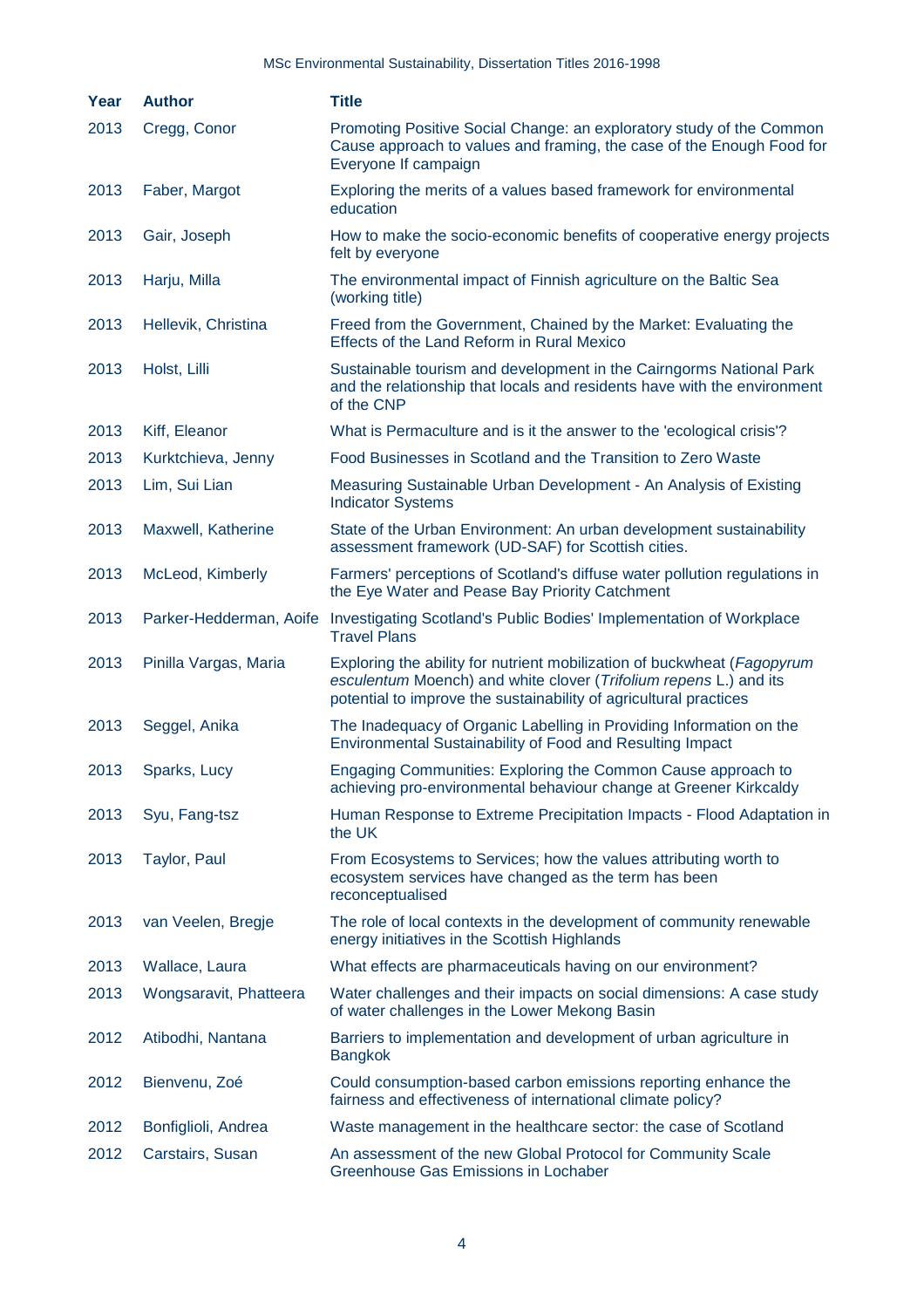| Year | <b>Author</b>       | <b>Title</b>                                                                                                                                                                           |
|------|---------------------|----------------------------------------------------------------------------------------------------------------------------------------------------------------------------------------|
| 2012 | Coffin, Cheryl      | The Church of Scotland's ability to influence cultural trends and its Eco-<br>Congregation program's effect on Pro-Environmental Behaviour                                             |
| 2012 | Couston, Ciorstaidh | To critique the current Development Trust Model in the context of<br>community owned renewable energy developments and how effectively<br>Development Trusts engage with the community |
| 2012 | Crescenzi, Irene    | Montenegro: successful country in the adoption of sustainable<br>development measures?                                                                                                 |
| 2012 | Doyle, Bairbre      | Sustainable Waste Management: Reducing the environmental impacts of<br>the Edinburgh Mela festival using a Resource Management Plan (RMP)<br>tool                                      |
| 2012 | Dray, Michael       | Air quality and social deprivation: a GIS - environmental justice analysis<br>of geographical inequalities in pollution exposure in Valencia, Spain.                                   |
| 2012 | Emmerson, Lucas     | Sustainability in Ecuador: The role and development of the Yasuni ITT<br>Initiative                                                                                                    |
| 2012 | Gloyne, Thomas      | Environmental Regulation in the Construction Industry; The views of<br>Small Firms in Scotland and Essex                                                                               |
| 2012 | Hui, Xiaoyun        | Present day and future heatwaves in the UK and China and impacts on<br>human health                                                                                                    |
| 2012 | Jones, Sarah        | Developing a framework for evaluating the effectiveness of community<br>engagement in onshore wind projects                                                                            |
| 2012 | Kang, Moonjeong     | Scoping Study of the Isle of Man as a Potential UNESCO Biosphere<br>Reserve: Can Biosphere Reserve Designation Improve Ecosystem<br>Services Status on the Island?                     |
| 2012 | Kobayashi, Aya      | Does studying abroad work as 'moments of change' to promote pro-<br>environmental behaviours to Japanese students in the University of<br>Edinburgh?                                   |
| 2012 | Koukouza, Stamatia  | Has the safety culture in offshore drilling changed after big accidents?                                                                                                               |
| 2012 | Ligi, Sara          | The use of scenarios to help long-term policy decision making for a<br>forested landscape in western Scotland                                                                          |
| 2012 | Lings, Martyn       | Puzzling the pieces of urban community energy projects                                                                                                                                 |
| 2012 | Moran, Gordon       | The resilience of Edinburgh's Community-based Agricultural Schemes in<br>the Face of Climate Change, Peak Oil and Economic Disruption                                                  |
| 2012 | Munro, Kushla       | The Role of Science in the Wicked Problem of Climate Change: A case-<br>study of Scotland's Centre of Climate Change Expertise<br>(ClimateXChange)                                     |
| 2012 | Nesbitt, Katherine  | Environmental Supply Chain Management of SMEs: A Study of<br><b>Scotland's Brewing Industry</b>                                                                                        |
| 2012 | Nitschke, Eric      | New ICTs and Urban Water Governance: Enhancing Public Participation<br>and Accountability through Participatory Sensing and Digital Mapping                                            |
| 2012 | Percival, Scott     | Total Fuel Cycle Assessment of Maritime Shipping Emissions and the<br><b>Energy Efficiency Design Index</b>                                                                            |
| 2012 | Rafter, Darren      | Prospects, barriers and externalities associated with the development of<br>a cross border low carbon electricity market                                                               |
| 2012 | Runnings, Courtney  | Green Employment or Green Wash? An investigation into green job<br>creation in Scotland.                                                                                               |
| 2012 |                     | Sanchez Quinones, Alma Algal Biofuels: A review of the Sociology of Expectations in the UK                                                                                             |
| 2012 | Smith, Brittany     | Public Perception of Carbon Capture and Storage Technology in<br>Scotland: Perceptions of focus groups from Large Group Process in<br>Edinburgh                                        |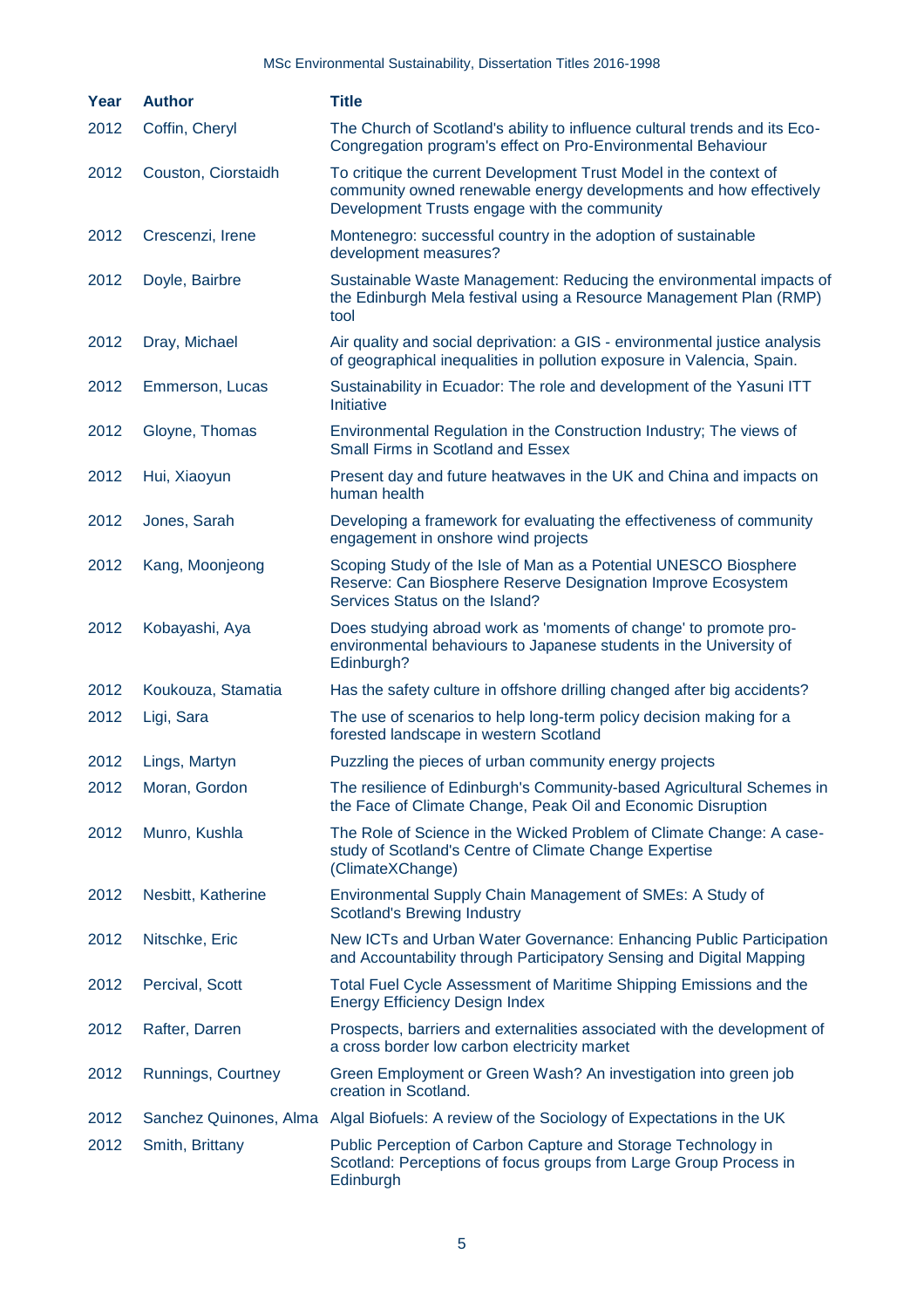| Year | <b>Author</b>               | <b>Title</b>                                                                                                                                                                                  |
|------|-----------------------------|-----------------------------------------------------------------------------------------------------------------------------------------------------------------------------------------------|
| 2012 | Wu, Gioia                   | A Step towards Sustainable Consumption Behaviour: A Study on Public<br>Attitude to Product Obsolescence and Product Life Extension                                                            |
| 2012 | Yam, Robin                  | Edinburgh Sustainability Awards: Exploring Engagement                                                                                                                                         |
| 2012 | Yoo, Stephen                | Can 'cultural theory' explain differences in climate change policy between<br><b>OECD</b> countries?                                                                                          |
| 2011 | Adebulehin, Makanjuola      | Practical implications of the Scottish Zero Waste Plan                                                                                                                                        |
| 2011 | Adler, Rebecca              | An examination of Case Studies of Forestry Management adaptation to<br>extreme Wind events                                                                                                    |
| 2011 | Baird, Laura                | The effectiveness of the On-pack Recycling Label for UK Food<br>Packaging                                                                                                                     |
| 2011 | Bolger, Conall              | In my life: the Climate Challenge Fund, sustainable lifestyles and<br>achieving pro-environmental behaviour change                                                                            |
| 2011 | Brunton, Eilidh             | The Role of Situational Variables in Influencing Recycling Behaviour                                                                                                                          |
| 2011 | Bundgaard, Sirid            | Meta-evaluation of Energy Efficiency Programmes                                                                                                                                               |
| 2011 | Castillo, Luis              | Nature Building Sustainable Peace in Columbia: Potential of Payments<br>for Ecosystem Services in Post-Conflict Scenarios                                                                     |
| 2011 | Charalampidou,<br>Anastasia | Policy and Politics of Pipelines: an Empirical Comparison between the<br>Transit Tariffs in Nord Stream and in South Stream' project (the indirect<br>and the direct route)                   |
| 2011 | Chard, Rose                 | The role of organisations in tackling Fuel Poverty in Scotland                                                                                                                                |
| 2011 | Curry, Daniel               | Investigating Mountain Biking's Potential to Lower Emissions as Part of a<br><b>Strategy to Encourage Active Travel</b>                                                                       |
| 2011 | de Graaff, Bram             | An Assessment of the Drivers of Pro-active Corporate Climate Strategies                                                                                                                       |
| 2011 | Edmiston, Ryan              | The effect of Scotland's new water regulations on the nation's golf<br>industry: Can Scottish clubs adapt their strategy to stay inbounds of the<br>rules and avoid a potential water hazard? |
| 2011 | Faasch, Rouven              | The economics and potential of Short Rotation Coppice (SRC) and<br>Forrest (SRF) and Energy Grasses in Germany"                                                                               |
| 2011 | Furlong, Eilis              | Grow it yourself' Can growing your own food with the support of a<br>community organisation encourage sustainable lifestyles                                                                  |
| 2011 | Haddock, Tom                | Scottish Aquaculture: The role of Salmon Farming to Remote rural<br>Scotland                                                                                                                  |
| 2011 | Hampsher-Monk,<br>Samuel    | Investigating the impact of Gaia Theory Across the Disciplinary Spectrum<br>of Environmental Research                                                                                         |
| 2011 | Johnson, Ben                | Effect of biochar amendment on N2O4, CH4, and CO2 emissions,<br>nitrogen dynamics and crop yield in a spring barley (Hordeum vulgare)<br>arable system in Eastern Scotland                    |
| 2011 | Kozatsani, Vassiliki        | An investigation into the functioning of ecosystem services in urban areas<br>for achieving human well-being. Case study: Athens and water<br>governance                                      |
| 2011 | Kubski, Jasmine             | The Edinburgh Festival Experience: an exploratory study of festivals as a<br>platform for fostering pro-environmental behaviour                                                               |
| 2011 | Lang, Allyson               | Offshore wind Development in New Jersey: Risky Business? Learning<br>form the UK Experience"                                                                                                  |
| 2011 | Leukhardt, Falko            | How do development strategies of countries in sub-Saharan Africa<br>influence these countries' adaptive capacity?                                                                             |
| 2011 | Madero, Valery              | In pursuit of Mexico's City sustainability: implementation of Green Plan"<br>as an instrument to promote public participation                                                                 |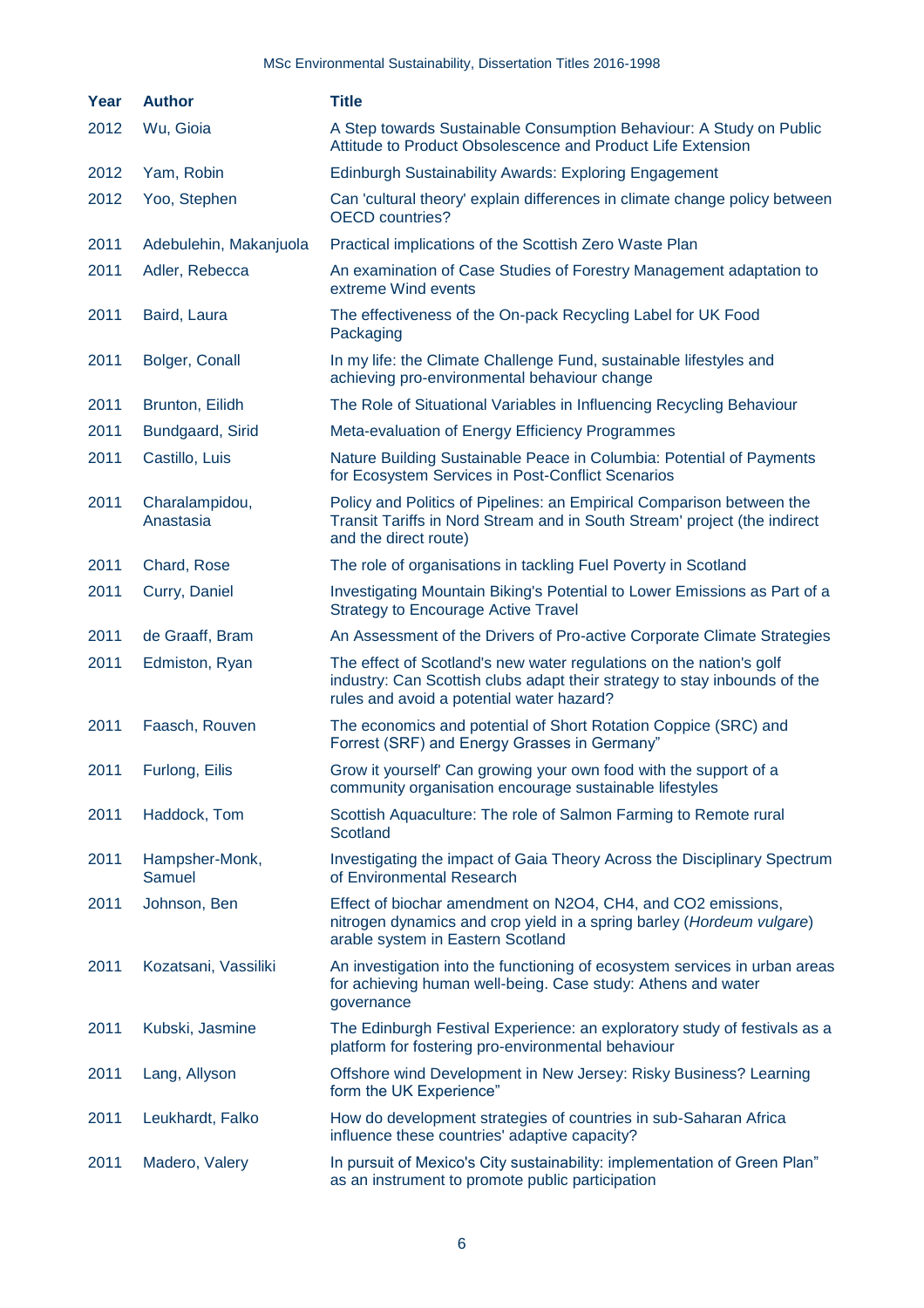| Year | <b>Author</b>         | <b>Title</b>                                                                                                                                                     |
|------|-----------------------|------------------------------------------------------------------------------------------------------------------------------------------------------------------|
| 2011 | McColl, John          | Alternative approaches to promoting pro-environmental business<br>behaviour                                                                                      |
| 2011 | McFadyen, Katelyn     | Examining Community Ownership of Wind Farms in the UK: Addressing<br>the barriers and Incentives for their Development                                           |
| 2011 | Meira Kemp, Denise    | Managing with no plan: Can this be sustainable? Example of Extractive<br>Marine Reserve at Arraial do Cabo, Rio de Janeiro statement - Brazil.                   |
| 2011 | Moureau, Nicolas      | The possible impacts of future Climate on West African Ecosystem<br><b>Services</b>                                                                              |
| 2011 | Murray, Andrew        | Comparison of organic and conventional farming: Nitrous Oxide and<br>Leachate losses.                                                                            |
| 2011 | Perez Alvarez, Martin | What makes investments in Ecosystem Services (ES) financially viable?                                                                                            |
| 2011 | Pontin, Bradlay       | Investigating the Potential Impacts of Mountain Based Adventure<br>Tourism in the Lochaber Region of the Scottish Highlands.                                     |
| 2011 | Rahimi, Elham         | Waste management in Iran                                                                                                                                         |
| 2011 | Sagrott, Stefan       | Organic Farming and Local Food: Life Cycle Analysis of Breadshares<br><b>Bakery Bread</b>                                                                        |
| 2011 | Thomson, James        | Developing a Community Engagement Strategy for the re-introduction of<br>the Eurasian Lynx to Scotland.                                                          |
| 2011 |                       | van Poederooijen, Matthijs Comparing the policy between the Netherlands and the United Kingdom<br>for the introduction of electrical vehicles                    |
| 2011 | Viachopoulou, Irianna | Enforcement of the European Union legislation about illegal fishing<br>practices in the eastern Aegean Sea and its impact on the Posidonia<br>oceanica meadows   |
| 2011 | Xiang, Min            | Feasibility study of the use of carbon capture and storage techniques to<br>mitigate the climate change in China                                                 |
| 2010 | Allen, Charles        | Aid Effectiveness in Tanzania's Southern Highlands: A study of United<br>States Peace Corps Projects in the Iringa Region                                        |
| 2010 | Archer, Samantha      | The potential impacts of noise produced during the construction of an<br>offshore gas development on cetaceans in the Romanian Black Sea                         |
| 2010 | Bolton, John          | The impacts of climate change on sediment movement and flood risk in<br>the Hawick catchment, Scottish Borders, Scotland.                                        |
| 2010 | Buckley, Rebecca      | How much more 'convenient' would public transport have to be in order<br>for non-users to become regular users? Case study - City of Edinburgh                   |
| 2010 | Burnett, Jill         | Working towards sustainability: An indicative study into public attitudes<br>towards the use of working time reduction as a sustainable development<br>strategy. |
| 2010 | Campbell, Jane        | Comparing the environmental sustainability of liquid biofuels with an<br>electricity based land transport strategy                                               |
| 2010 | Corish, Yvonne        | The future of Energy Security and supply: wind energy versus nuclear<br>energy in East Lothian                                                                   |
| 2010 | Creamer, Emily        | Sustainable Meat consumption in Edinburgh? An investigation of public<br>attitudes, awareness, and readiness to change                                           |
| 2010 | Filbey, Rebecca       | An Initial Evaluation of community engagement in Energy Efficiency<br><b>Retrofit Projects</b>                                                                   |
| 2010 | Furukawa, Kazuto      | Multi-criteria decision analysis of evaluating alternative development<br>policy option for the Viking wind farm project in Shetland Islands,<br>Scotland        |
| 2010 | Godason, Stymir       | Can utilisation of renewable energy resources undermine sustainable<br>development: A case study of East Iceland and the aluminium industry                      |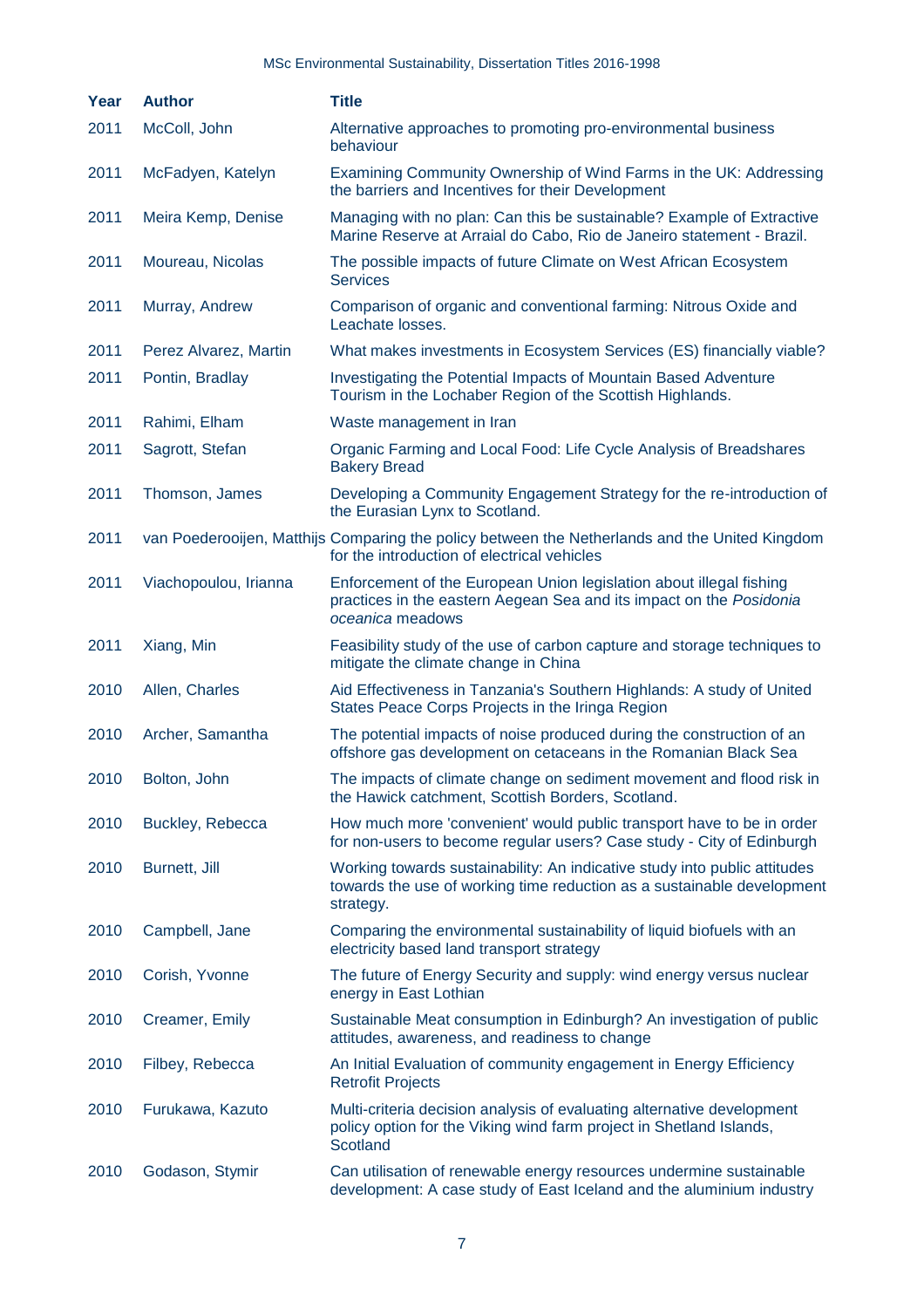| Year | <b>Author</b>           | <b>Title</b>                                                                                                                                                                                            |
|------|-------------------------|---------------------------------------------------------------------------------------------------------------------------------------------------------------------------------------------------------|
| 2010 | Graham, Fiona           | Farmers' attitudes to using constructed farm wetlands to mitigate against<br>farmyard runoff: An examination of the feasibility and sustainability of<br>implementing these systems into Scottish farms |
| 2010 | Henderson, Alexandra    | Crofting: Living in the Past or blueprint for the future?                                                                                                                                               |
| 2010 | Kabuswe, Angela         | Climate change in Zambia: An example of challenges and ways forward<br>in Least Developed Countries                                                                                                     |
| 2010 | Karnik, Samir           | Celebration Sustainability: Do Green Festivals Succeed in promoting pro-<br>environmental behaviour attitudes and Behaviours?                                                                           |
| 2010 | Klepinine, Irene        | CA study of public perceptions or air travel and climate change                                                                                                                                         |
| 2010 | Kosma, Aspasia          | The spatial planning of wind energy projects in areas with high altitude, in<br>Greece. Case Study - Karpenisi                                                                                          |
| 2010 | Loughnane, Mark         | Exploring Opposition to Wind Farms - Revising the NIMBY Theory                                                                                                                                          |
| 2010 | Macdonald, Candace      | Exploring the relationship between health and access to quality urban<br>green space on Boston, MA.                                                                                                     |
| 2010 | Mayall, Diane           | Technological Innovation Systems Analysis of Passive House                                                                                                                                              |
| 2010 | Murray, David           | The Deployment of Anaerobic Digestion in Scotland: Lessons from<br><b>Europe</b>                                                                                                                        |
| 2010 | O'Keeffe, Aoife         | An investigation into the potential facing the deployment of offshore wind<br>energy in Scotland - Case Study - Firth of Forth offshore wind farm                                                       |
| 2010 | Robertson, Andrew       | The effects of land use change on soil carbon: A study of conversion<br>from pasture to plantation in New Zealand                                                                                       |
| 2010 | Robinson, Dianna        | The democratization of sustainable restaurants: economic limitations and<br>institutional barriers to sustainability in Anstruther, Scotland                                                            |
| 2010 | Romero, Prado           | An investigation into the public preferences to improve the environment<br>for cyclists in the corridor between the two campuses of the University of<br>Edinburgh                                      |
| 2010 | Sanders, Chris          | Improving the Environmental Performance of Small and Medium Sized<br>Enterprises in the Food Service Sector                                                                                             |
| 2010 | Taylor, Cameron         | An investigation into defining the presence of Biochar in soils using NIR<br>spectroscopy                                                                                                               |
| 2010 | Veitch, Liane           | A discussion of European Union Fisheries Access Agreements in West<br>Africa                                                                                                                            |
| 2010 | Ward, Jessica Danielle  | The Low Carbon Trust and Earthship Brighton: An Effective Educational<br>Tool and Catalyst for Behaviour Change?                                                                                        |
| 2009 | Beirne, Simon           | Intersecting Histories in the Kennebec River, Maine: Migratory Fish and<br><b>Edwards Dam</b>                                                                                                           |
| 2009 | <b>Brownsort, Peter</b> | Biomass Pyrolysis Processes: Performance parameters and their<br>influence on Biochar System Benefits                                                                                                   |
| 2009 | Carter, Benjamin        | An exploration of the potential for adoption of microgeneration of energy<br>by the Mexican Business community                                                                                          |
| 2009 | Duncan, Anna            | The Hunting for a sustainable solution to fauna depletion in Brazil                                                                                                                                     |
| 2009 | Formby, Angela          | The Values and reasons motivating pro-environmental behaviour change:<br>Insights from individuals who a void unnecessary flights                                                                       |
| 2009 | Fry, Jamie              | Bus/tram integration in Edinburgh                                                                                                                                                                       |
| 2009 | Hammond, Jim            | The Best use of Biomass? Greenhouse Gas Life Cycle Analysis of<br><b>Predicted Pyrolysis Biochar systems</b>                                                                                            |
| 2009 | Hatfield, James         | <b>Exploring Public Acceptance of emerging Energy from waste</b><br>technologies in the UK                                                                                                              |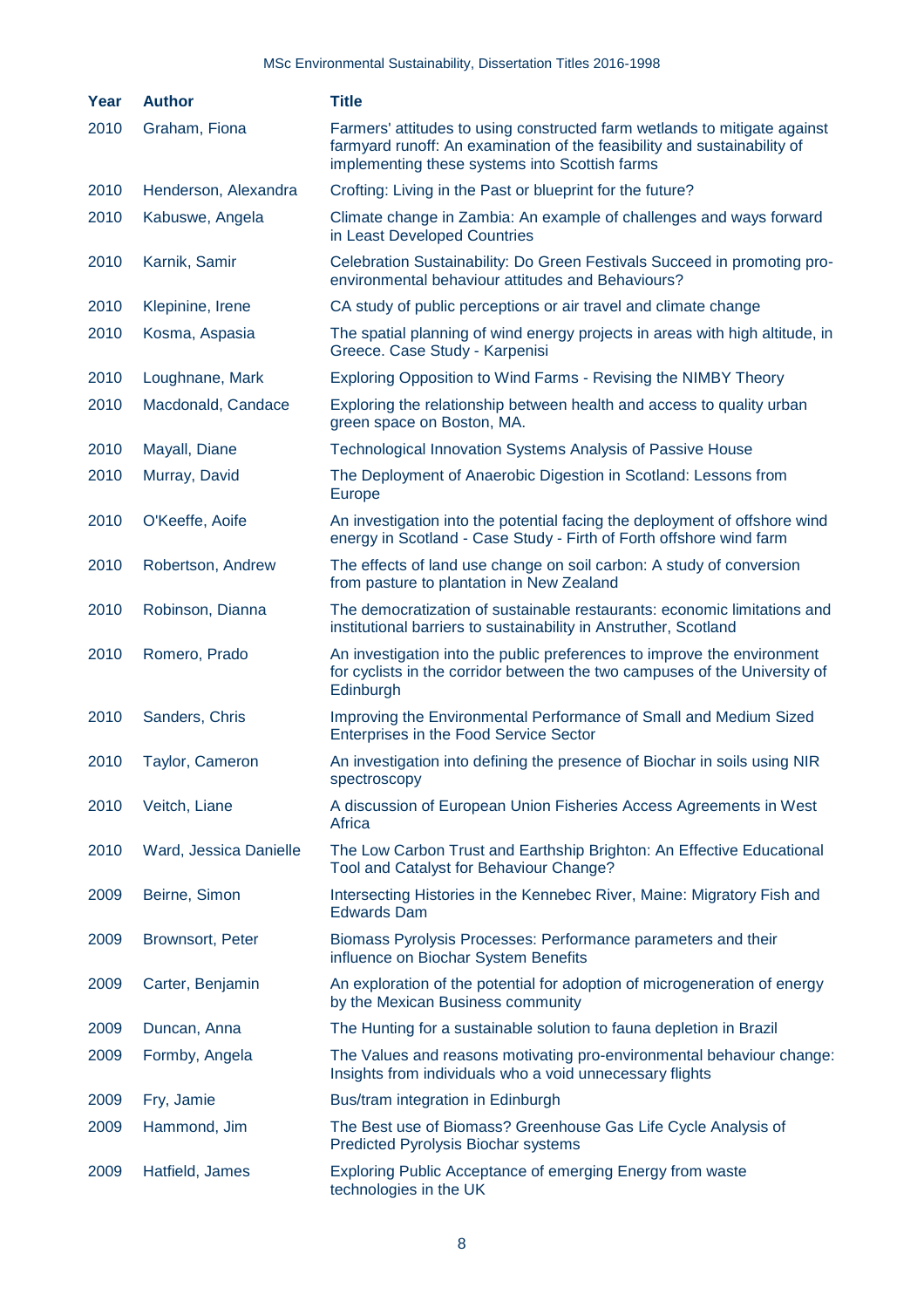| Year | <b>Author</b>        | <b>Title</b>                                                                                                                                                        |
|------|----------------------|---------------------------------------------------------------------------------------------------------------------------------------------------------------------|
| 2009 | Hawkey, David        | Will "District heating come to town?" Analysis of current opportunities and<br>challenges in the UK.                                                                |
| 2009 | Howell, Rhys         | An Investigation into Farmers' Market consumption: Comparing<br>consumer price perceptions and attitudes to food                                                    |
| 2009 | Ibarrola, Rodrigo    | Pyrolysis for Waste Treatment: A life cycle assessment of Biodegradable<br>waste, Bioenergy generation and Biochar production in Glasgow and<br><b>Clyde Valley</b> |
| 2009 | Ignatyeva, Anna      | The UK Sustainable Consumption Policy: Shifting behaviours towards<br>consuming differently or consuming less?                                                      |
| 2009 | Layden, Aisling      | Groundwater Geochemical Reactive Transport Investigation of<br>Contaminant Plumes from West Lothian Oil Shale Spoil Heaps                                           |
| 2009 | Muir, Elaine         | Seeing REDD in Cameroon: Recommendations for the Design and<br>implementation of REDD in Cameroon                                                                   |
| 2009 | Nada-Rajah, Rebecca  | Addressing the 'Core Cultural Mythology': Towards a Theatre of<br><b>Environmental Justice</b>                                                                      |
| 2009 | Nelson, Edward       | The Implications of Decentralised Energy on Air Quality - The University<br>of Edinburgh's King's Buildings: A Case Study                                           |
| 2009 | Pafumi, Joyann       | <b>Optimising Waste Reduction in Sporting Events</b>                                                                                                                |
| 2009 | Richardson, Kelly    | The Suitability of Faucheldean Oil-Shale Bing for Designation as a Local<br><b>Nature Reserve</b>                                                                   |
| 2009 | Sims, Kirsten        | A Multi-stakeholder analysis exploring the potential and acceptability of<br>biochar as a Carbon Sequestration tool.                                                |
| 2009 | Stavros, Natasha     | Assessment for Implementing 3-PGN as a measuring tool for Coniferous<br>Forest sustainability at the National Level: Wales Case Study                               |
| 2009 | Sugaya, Satoko       | Opposing Water Privatisation on the Grounds of Human Rights: Case<br>Study of Soweto, South Africa                                                                  |
| 2009 | Tam, Winnie          | Protocols to Minimise Food Packaging Waste                                                                                                                          |
| 2009 | Telling, Rachel      | Can Genetically modified Crops help to address Food Insecurity and<br>Poverty in Sub-Saharan Africa?                                                                |
| 2009 | Thompson, Fiona      | Implications of Climate change and Sedimentation on Flooding in<br>Lochwinnoch, Renfrewshire, Scotland                                                              |
| 2009 | Wipperfurth, Brandon | Have Letting Agents a Role in Tenant's Waste Recycling                                                                                                              |
| 2008 | Au Yong, Hoi Wen     | Trends in the additionality of clean development mechanism projects.                                                                                                |
| 2008 | Baxter, Naomi        | Can eco-labelling schemes make tourism more sustainable? An<br>evaluation of the green tourism business scheme in Edinburgh.                                        |
| 2008 | Bolton, Ronan        | A study of miscanthus in Cornwall - using strategic niche management<br>and transitions management approaches to analyse biomass niches.                            |
| 2008 | Brayer, Helene       | The political, social and economical feasibility of housing renovation in<br>the South East of France.                                                              |
| 2008 | Campbell, Chris      | Environmental Sustainability and Islam: The Role of Islamic Banking as a<br>tool for Sustainability.                                                                |
| 2008 | Chambers, Terrence   | Moving towards a low carbon future in Kenya's electricity sector.                                                                                                   |
| 2008 | Cypher, Quinn        | Impacts of climate and land use change on the European hare in East<br>Anglia and North west England: an evaluation of integrated assessment<br>modelling.          |
| 2008 | Gillespie, Caitlin   | Turning the tide? Assessing consumption, values and pro-environmental<br>behaviour: a UK case study.                                                                |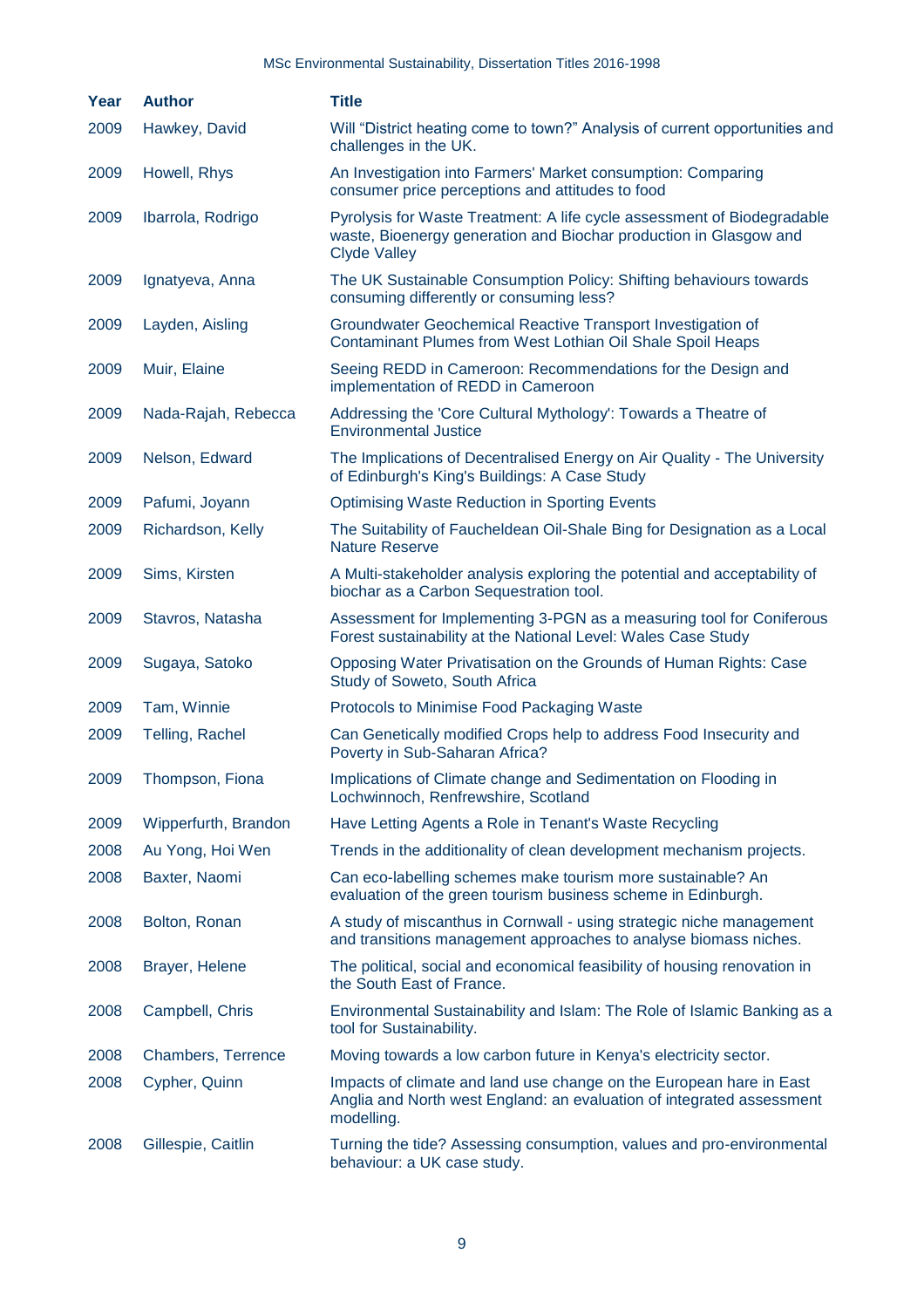| Year | <b>Author</b>                | <b>Title</b>                                                                                                                                                                                                                           |
|------|------------------------------|----------------------------------------------------------------------------------------------------------------------------------------------------------------------------------------------------------------------------------------|
| 2008 | Hudson, Laura                | Technology innovation systems analysis of the Micro-CHP industry in the<br>United Kingdom: development and policy formation.                                                                                                           |
| 2008 | Keenaghan, Darragh           | Sustainability and community-led development in peripheral Scotland:<br>issues of governance, participation and empowerment.                                                                                                           |
| 2008 | Knowles, Elizabeth           | Community development in Scotland: how does the transition approach<br>compare and how can it be developed.                                                                                                                            |
| 2008 | Molphy, Conor                | Delivering sustainable development - the relationship between<br>multinational companies and developing nations.                                                                                                                       |
| 2008 | Quinn, Tara                  | The journeys of environmental activists: from concern to action                                                                                                                                                                        |
| 2008 | Reilly, Thomas               | An evaluation of the claim that genetically modified crops will provide a<br>solution to world hunger                                                                                                                                  |
| 2008 | Romanowicz, Barbara          | A comparison of the application of the EU organic livestock regulation in<br>Poland and Scotland.                                                                                                                                      |
| 2008 | Snyder, Michael              | Environmental education for sustainability: A "vehicle in two directions"?<br>Evidence for divergent paradigms in higher education, a case study.                                                                                      |
| 2008 | Wood, Emily                  | Secondary organic aerosols: importance of and techniques for<br>measurement - a review of the literature; AND: Secondary organic<br>aerosols from biogenic organic compounds: chamber development for<br>novel measurement techniques. |
| 2007 | Anastasopoulou,<br>Stephanie | Identifying socio-economic and environmental drivers that affect<br>ecosystems and their services                                                                                                                                      |
| 2007 | Andresen, Mari               | What are the differences of policy connectivity in Scotland and Norway<br>regarding education for sustainable development?                                                                                                             |
| 2007 | Barricarte Bulnes, Leonor    | The effects of natural-base tourism in the development of local<br>communities in Europe: The case study of Orgi Oakwood (Navarra,<br>Spain)                                                                                           |
| 2007 | Buckingham, Kathleen         | Branding bamboo: The feasibility of bamboo certification for China                                                                                                                                                                     |
| 2007 | Choi, Susan                  | A historical perspective of Fair Trade movement of the UK and possible<br>lessons for Korea                                                                                                                                            |
| 2007 | Coffey, Brian                | Promoting energy services companies (ESCOs) in Ireland: Perceived<br>barriers and possible solutions                                                                                                                                   |
| 2007 | Crishna, Naeeda              | Review and application of the ecological footprint: A case study of<br>agricultural systems in Scotland                                                                                                                                |
| 2007 | Croker, Timothy              | Risk management and the supply of carbon offsets                                                                                                                                                                                       |
| 2007 | Davies, Trystan              | Political conflicts in sustainable development: the top down and bottom<br>up approach                                                                                                                                                 |
| 2007 | Elmgren, Julia               | Policy mechanisms and microgeneration uptake in Scotland and the UK:<br>A local, regional, national and supranational analysis                                                                                                         |
| 2007 | Garoufalia, Christina        | Assessment for National Park candidate area using multi-criteria decision<br>analysis                                                                                                                                                  |
| 2007 | Howard, Michael              | Farming alone? Relatedness, collective action and wellbeing in rural<br>Northeast Thailand under transformation                                                                                                                        |
| 2007 | Howell, Rachel               | Would personal carbon allowances be acceptable to the UK public as a<br>means of reducing individuals' carbon dioxide emissions?                                                                                                       |
| 2007 | Howgate, Olivia              | Natural flood management techniques: Their potential for success in<br>Scotland                                                                                                                                                        |
| 2007 | Korane, Amanda               | Analysis of U.S. household emissions and potential emissions mitigation<br>strategies                                                                                                                                                  |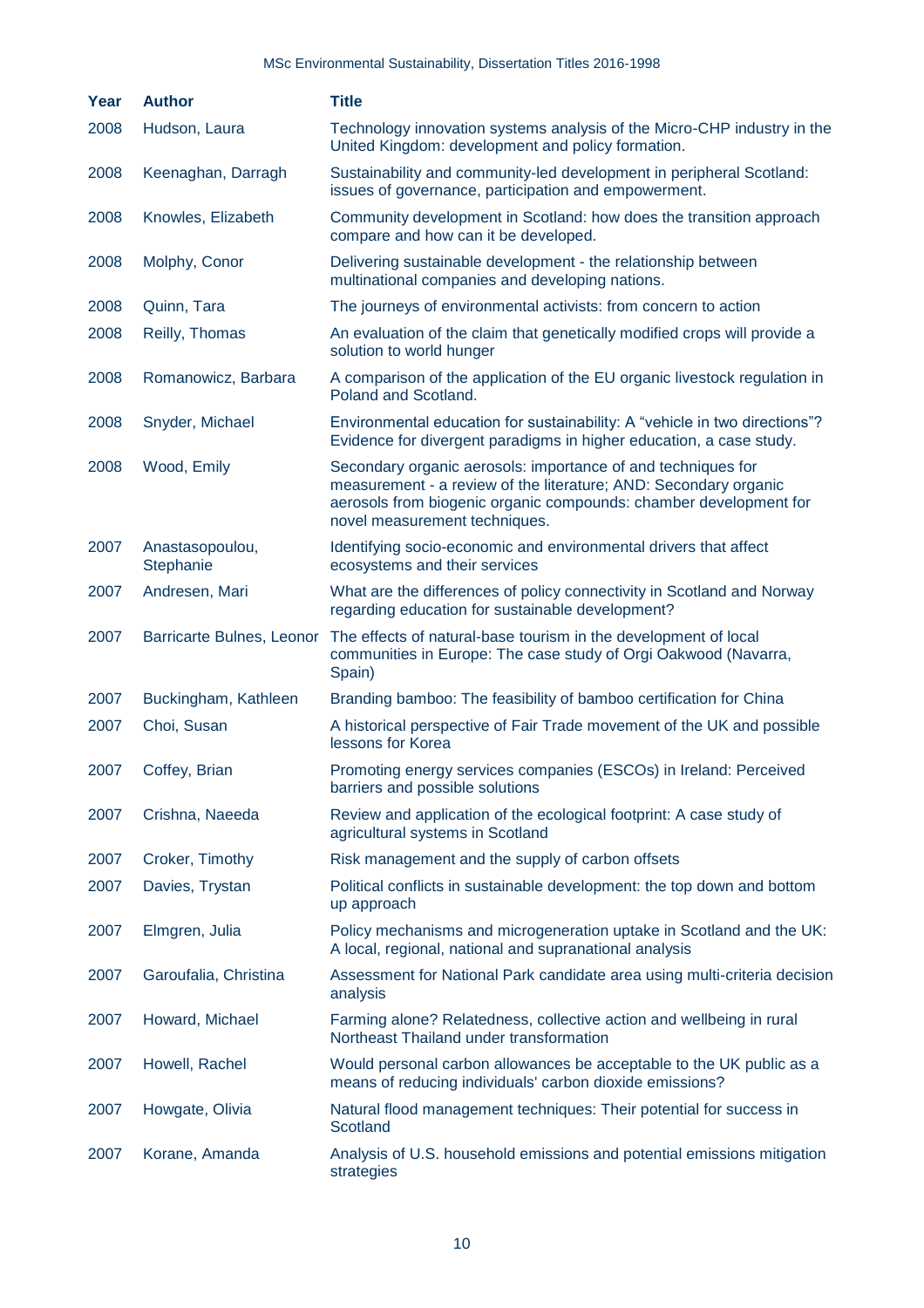| Year | <b>Author</b>             | <b>Title</b>                                                                                                                                                            |
|------|---------------------------|-------------------------------------------------------------------------------------------------------------------------------------------------------------------------|
| 2007 | Li, Yujie                 | The CO2 emissions from ocean-going ships and the possible measures<br>for its reduction                                                                                 |
| 2007 | Lumsden, Carolyn          | The ecological footprint: a review of the concept and an application to<br>farms owned by the Scottish Agricultural College                                             |
| 2007 | Medland, Louise           | Renewable and alternative energy in Rwanda: An assessment of<br>requirements for capacity building to support sustainable national<br>development                       |
| 2007 | Mitchell, Todd            | Modeling net ecosystem exchange of CO2 at Auchencorth Moss,<br>Scotland                                                                                                 |
| 2007 | Moran, Brighid            | An assessment of algal energy technology development in the United<br>States using a technological innovation systems approach                                          |
| 2007 | Morgado, David            | An assessment on the viability of bioethanol production from wheat crops<br>in Europe                                                                                   |
| 2007 | Morrison, Alexa           | An investigation into the underlying ethical arguments associated with the<br>emerging practice of carbon offsetting                                                    |
| 2007 | Perry, Sierra             | An assessment of energy efficiency in the private rented sector in<br>Edinburgh: current situation, tenants' attitudes and prospects for<br>improvement                 |
| 2007 | Pradhan, Sradha           | Education for sustainable development in India - assessing its<br>implications on policy in secondary education in India                                                |
| 2007 | Robinson, James           | A study of rural microfinance and its links with encouraging sustainable<br>national resource use surrounding protected areas in East Africa                            |
| 2007 | Ross, Natalie             | Informing a philosophical framework for a sustainable wild harvest culture<br>in Scotland                                                                               |
| 2007 | Ruddock, Kate             | UK overseas territories and crown dependencies; emissions by sources<br>and removals by sinks due to activities in the land use, land use change<br>and forestry sector |
| 2006 | Beardmore, Simon          | Implications of Organic Management for Nitrous Oxide and Nitric Oxide<br><b>Emissions from Agricultural Soil</b>                                                        |
| 2006 | <b>Brander, Matthew</b>   | A Contingent Valuation Survey on the non-Use Value of the Landscape<br>Impacts of a Large-Scale Wind Farm in Scotland                                                   |
| 2006 | Copeland, Duncan          | An investigation into the effectiveness of community-based participation<br>in mangrove regeneration projects in Sri Lanka                                              |
| 2006 | Cotroneo, Rachel          | An analysis of climate in the Sahel Region of West Africa, and a look at<br>how change affects the livelihood's of rural people                                         |
| 2006 | Doggett, Timothy          | Assessing the Impact and Progress of the World Bank's BioCarbon Fund<br><b>Carbon Sequestration Projects</b>                                                            |
| 2006 | Eltham, Doug              | Living with Windfarms - Fact and Fiction                                                                                                                                |
| 2006 | Free, Andrew              | Gaia Theory: Relationship to Biological Theory and Methods of Testing                                                                                                   |
| 2006 | Gudmundsson,<br>Gudmundur | Can and should Iceland become a Hydrogen Powered Economy: A<br>Critical Review of Progress and a Consideration of the Future                                            |
| 2006 | Howell, Matthew           | Can hydrogen deliver? Resources and Priorities for the Development of<br>Sustainable Energy Systems in Maine                                                            |
| 2006 | Kerwin, Bridget (Bree)    | Looking behind the label: Investigating the future long-term growth and<br>sustainability of the fair trade eco-label                                                   |
| 2006 | McCrum, Rachel            | Beyond Petroleum: Corporate Social Responsibility and Sustainability<br>Reporting in the Oil Companies                                                                  |
| 2006 | Parmee, Jayne             | An evaluation of community engagement practices on the Glenlivet<br>Estate, Scotland                                                                                    |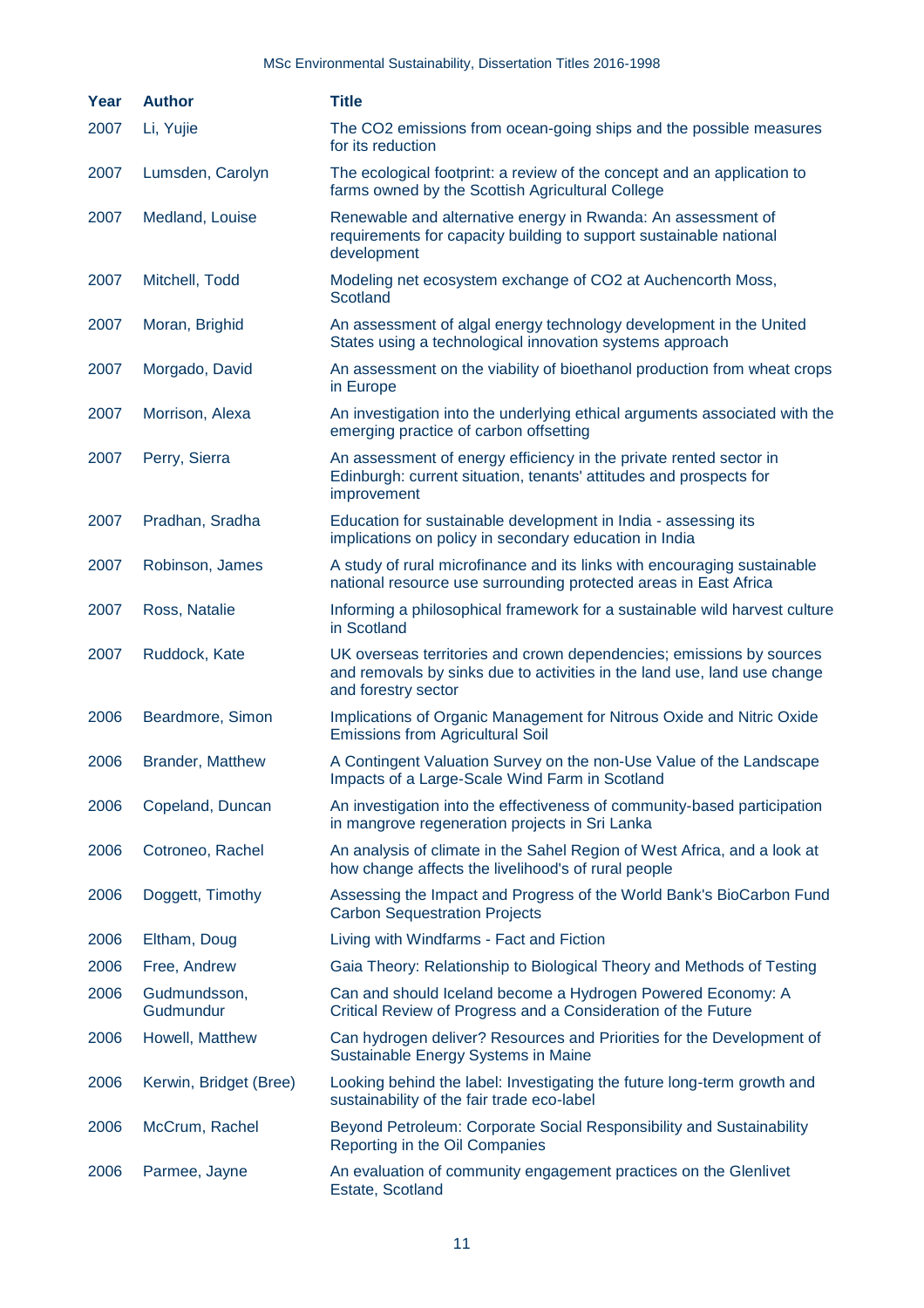| Year | <b>Author</b>          | <b>Title</b>                                                                                                                                                         |
|------|------------------------|----------------------------------------------------------------------------------------------------------------------------------------------------------------------|
| 2006 | Prill, Nathan          | Harnessing the Wind: Energy Cooperatives as a Bridge Between<br>Alternative Energy Demands and the Pursuit of Resource Control                                       |
| 2006 | Rivers, William        | Regulatory Measures for Mainstreaming Low Carbon building in<br>Scotland. An Identification of Best Practice and a Critique of Current<br>Scottish Executive Policy. |
| 2006 | Selby, Will            | An analysis and comparison of the environmental impact of onshore and<br>offshore wind farms in the UK using life cycle analysis                                     |
| 2006 | Takemiya, Yuki         | How can environmental consciousness be fostered?                                                                                                                     |
| 2006 | Wang, Xiaojie (Bonnie) | Small and Medium-sized Enterprises and Environmental Compliance -<br>Rethinking the Approach                                                                         |
| 2006 | Wilford, Mael          | Northern Irelands Waste Management Strategy (NIWMS): Digging itself<br>out of a hole?                                                                                |
| 2006 | Zirogiannis, Nikolaos  | Government support in cotton production: Implications for sustainable<br>development                                                                                 |
| 2005 | Berry, Katie           | An analysis of a range of education activities at Edinburgh Zoo to identify<br>key messages and their consistency                                                    |
| 2005 | Dijkstra, Sytze        | The economic viability and environmental effectiveness of biomass<br>heating projects in Scotland                                                                    |
| 2005 | Eadie, Heather         | The optimum use of freshet releases to meet the requirements of the<br>Water Framework Directive - Case study Whiteadder Water, Tweed<br>catchment                   |
| 2005 | Emerson, Kevin         | Engaging sustainability in higher education: a critique of environmental<br>sustainability at the University of Edinburgh                                            |
| 2005 | Gonzalez, Gerardo      | Drivers for environmentalism: Policy implications for Mexican small and<br>medium enterprises                                                                        |
| 2005 | Graham, Wendy          | Towards sustainability: localness, learning and literacy                                                                                                             |
| 2005 | Herrero, Mariana       | Access to environmental information: the implementation of Principle 10<br>of the Rio Declaration in the UK                                                          |
| 2005 | Hughes, Alice          | Household waste prevention in Scotland: recommendations for indicators                                                                                               |
| 2005 | Jordan, Joanne         | Participatory forest management's contribution to poverty alleviation in<br>Nepal and India                                                                          |
| 2005 | Kasubika, Robby        | Forest sustainability and the privatisation of the copper mines in Zambia                                                                                            |
| 2005 | Kemp, Ali              | Evaluation of policies local authorities can implement in the waste sector<br>to meet the UK targets for greenhouse gas emission reductions                          |
| 2005 | Liu, Chun Yan          | Wind power development in China - Current status analysis and<br>recommendations for future development                                                              |
| 2005 | Lodge, Rosie           | Climate change: an assessment of approach in Scottish conservation<br>organisations                                                                                  |
| 2005 | Low, Ragne             | An investigation into the public acceptability of the personal carbon<br>allowances proposal to reduce personal greenhouse gas emissions                             |
| 2005 | Sherpa, Tshering       | Realising the potential of science and technology in support of Africa's<br>sustainable development                                                                  |
| 2005 | Warren, Jolin          | An assessment of peat use by the National Trust for Scotland and a<br>strategy for its reduction                                                                     |
| 2004 | Aguirre, Aza           | Assessment of Tidal Current Energy as a Source of Electricity in the<br>Philippines (A comparison with Scotland's Tidal Current Energy<br>Development)               |
| 2004 | Aziz, Rehana           | Public participation in recycling: An investigation of Edinburgh's kerbside<br>paper recycling scheme                                                                |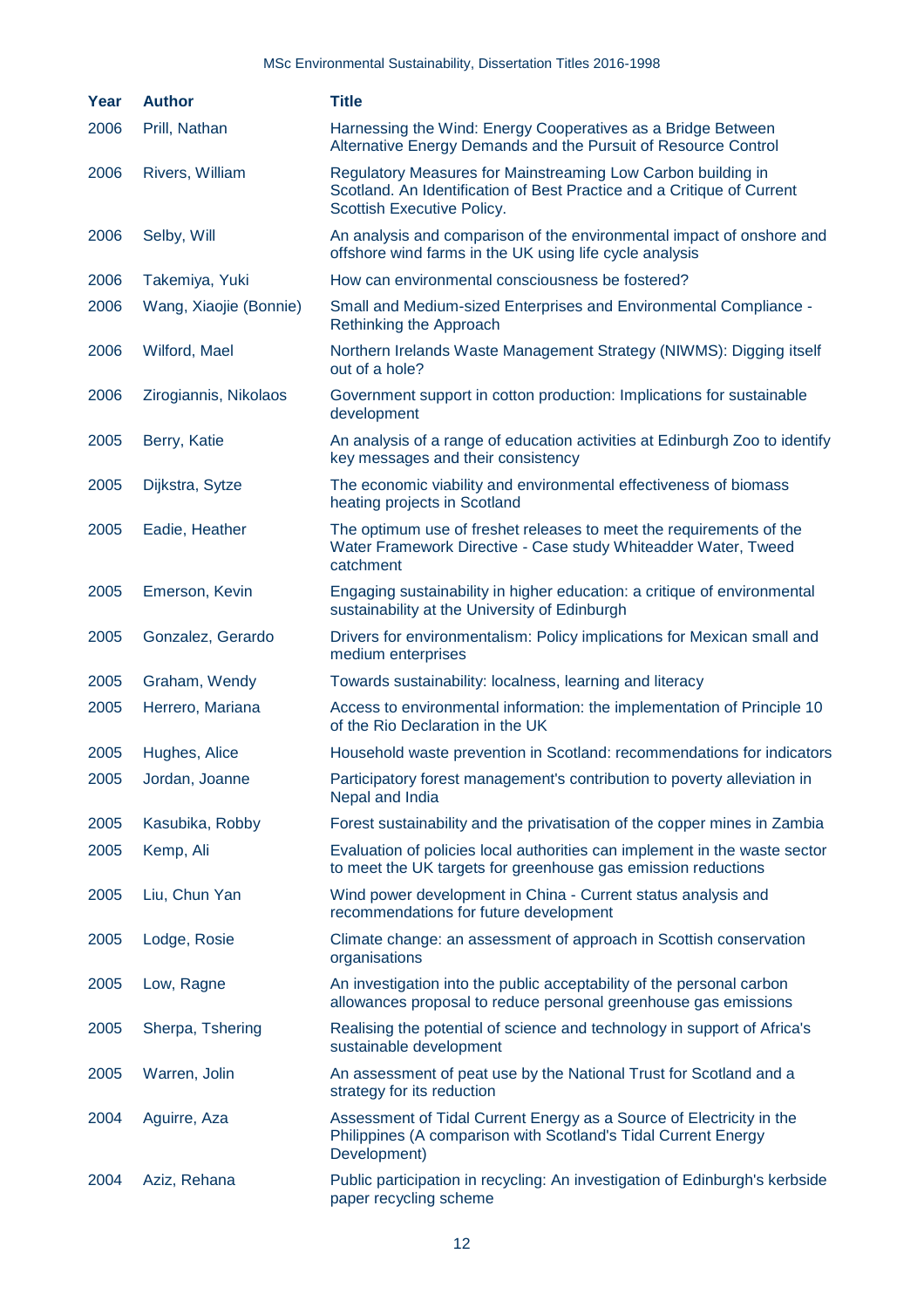| Year | <b>Author</b>                 | <b>Title</b>                                                                                                                                                               |
|------|-------------------------------|----------------------------------------------------------------------------------------------------------------------------------------------------------------------------|
| 2004 | Bartle, Helen                 | Efficiency of a Contaminated Railway Ballast Cleaning and Waste Water<br><b>Treatment System</b>                                                                           |
| 2004 | Bellissimo, Tori              | Mechanisms to support the development of wave energy in Scotland                                                                                                           |
| 2004 | Dewar, Rafe                   | An assessment of possible multi-material collection systems for the Perth<br>& Kinross area                                                                                |
| 2004 | Geluk, Ingeborg               | Nature protection and the local ability for tourism commerce<br>development; A case study from the Jostedalsbreen National Park<br>Norway                                  |
| 2004 | Gonzalez, Alina               | Towards the Clackmannanshire Core Path Network: A study to access<br>management on publicly and privately owned lands                                                      |
| 2004 | Jones, Karen                  | An assessment of sustainability in the international community of<br>EcoForest through the evaluation of resource consumption and education<br>for sustainability          |
| 2004 | Mackinnon, Charlotte          | Assessing the Environmental Impact of National Trust for Scotland's<br>Gardens: Development of an Initial Environmental Review Survey                                      |
| 2004 | Makraki-Karachaliou,<br>Maria | The Implementation of the Community Initiative LEADER in Greece. A<br>comparison between two Prefectures                                                                   |
| 2004 | Martin, Louisa                | Barriers to Modal Shift: The Role of Misperception                                                                                                                         |
| 2004 | McLean, Ian                   | The Environmental Implications of Marine Renewable Energy<br>Development in the United Kingdom                                                                             |
| 2004 | Miller, Simon                 | Is the development of a UK biofuel industry a sustainable approach to<br>satisfying the EU Biofuels Directive?                                                             |
| 2004 | Mortimer, Ellie               | Do Urban Green Spaces affect people's attitudes towards Nature and the<br>Environment? An exploratory study                                                                |
| 2004 | Neves, Nanete                 | Payments for Ecosystem Services: Can they contribute to Sustainable<br>Development?                                                                                        |
| 2004 | Oldroyd, Andrew               | Evaluation of SODAR as a Remote Location Data Acquisition Tool within<br>the Wind Industry                                                                                 |
| 2004 | Raventos, Alberto             | Upgrading an existing green-waste composting facility to include catering<br>wastes: A feasibility study                                                                   |
| 2004 | Safran, Sharon                | An Assessment of Biodiversity Information in Land Use Planning and<br>Environmental Management in the Wine Industry of the Cape Floristic<br>Region                        |
| 2004 | Slutsky, Matthew              | Its Not Easy Being Green: An Investigation into the Environmental<br>Sustainability of UK Green Belts: Recommendations for the<br>implementation of legislation in Ontario |
| 2004 | Stevenson, Monique            | Sustainability on Westray, Orkney: The role of community groups and a<br>locally-driven renewable energy scheme in promoting community<br>development                      |
| 2004 | Turner, Amy                   | Forest fragmentation in the Brazilian Atlantic Forest: forest corridors as<br>mechanisms for sustainable development                                                       |
| 2004 | Urban, Frauke                 | Policy evaluation of a new approach to wind energy implementation in<br>the European Community: SIWERM                                                                     |
| 2003 | Aitchison, Kate               | Environmental Management Systems: A means for achieving sound<br>environmental Practice. An initial environmental review of the National<br><b>Trust for Scotland</b>      |
| 2003 | Aitken, Victoria              | Sustainable transport - A survey of Broads Authority staff travel patterns<br>and recommendations for a travel plan                                                        |
| 2003 | Askew, Rose                   | Design of monitoring and evaluation framework for the measurement of<br>sustainability in Scotland's marine environment                                                    |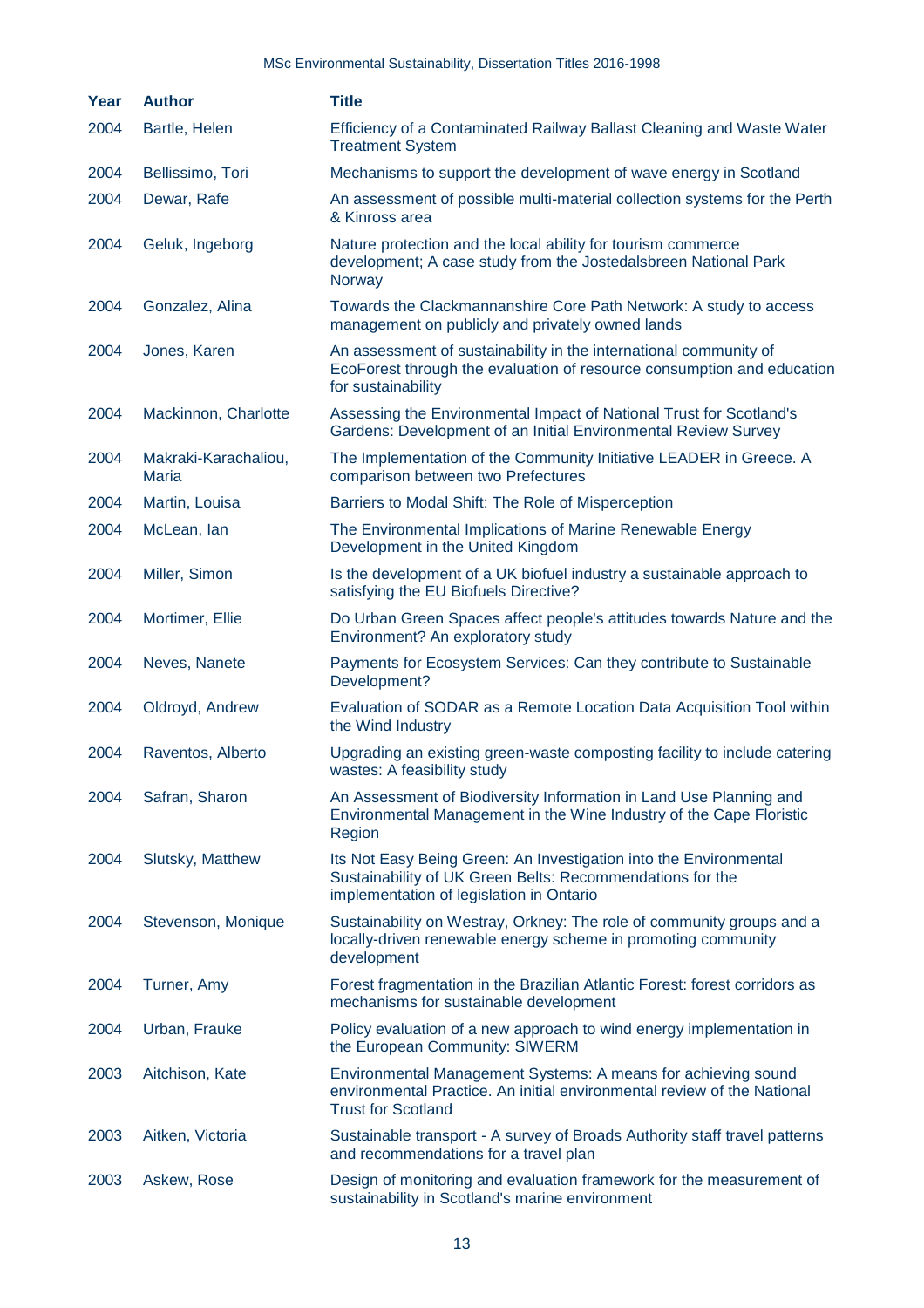| Year | <b>Author</b>          | <b>Title</b>                                                                                                                                                      |
|------|------------------------|-------------------------------------------------------------------------------------------------------------------------------------------------------------------|
| 2003 | Bond, Hazel            | Viability of recovery and recycling of plastic in the UK                                                                                                          |
| 2003 | Courtney, Hazel        | Integrated coastal zone management: A vehicle for sustainable use of<br>the North East Coast?                                                                     |
| 2003 | D'Arcy, Alice          | LA21 in Ireland - A local government journey                                                                                                                      |
| 2003 | Jiménez Quiroz, Erick  | Lifecycle assessment of the automobile                                                                                                                            |
| 2003 | Johnson, Jessica       | A review of the wave energy industry in the UK and its challenges                                                                                                 |
| 2003 | Kari, Katerina         | A critical evaluation of the environment component of the strategic plan<br>for tourism in Cyprus 2000-2010                                                       |
| 2003 | Krairiksh, Nontoya     | The opportunities and limitations of renewable energy implementation in<br>Thailand under clean development mechanism scheme                                      |
| 2003 | Le Boutillier, Lisette | An analysis of Jersey's position with respect to the Kyoto Protocol: the<br>barriers to reducing greenhouse gas emissions in the Island                           |
| 2003 | Lyons, Emma            | An analysis of Jersey's position with respect to the Kyoto Protocol: the<br>barriers to reducing greenhouse gas emissions in the Island                           |
| 2003 | Marques, Silvia        | Assessment of eutrophication risk in Pirapama Reservoir and its water<br>quality protection policy using a Public Participatory approach<br>(Pernambuco - Brazil) |
| 2003 | Mathie, Bryony         | The implementation and analysis of sustainability indicators on the<br><b>Glenlivet Crown Estate</b>                                                              |
| 2003 | Niven, David           | A qualitative approach to identifying barriers to more widespread<br>sustainable development within Scottish local authorities                                    |
| 2003 | Prekoski, Alicia       | Sustainable tourism on the Glenlivet Estate: An investigation of visitor<br>actions and beliefs regarding the environment                                         |
| 2003 | Schumacher, Stacy      | Wildlife conservation in Scotland's community forests                                                                                                             |
| 2003 | Warren, Susan          | The future of crofting on the Isle of Eigg: A qualitative study                                                                                                   |
| 2003 | Wayte, Tony            | Flexibility in the electricity supply industry: a route to reduce carbon<br>dioxide emissions                                                                     |
| 2003 | Westlake, Michael      | Canada and the Kyoto Protocol: Time is running out                                                                                                                |
| 2003 | Yadav, Lekha           | An assessment of the impacts of global climate change on wind power<br>projects                                                                                   |
| 2002 | Brown, Annie           | Solar powered houses in Edinburgh - future reality or false hope? A<br>prediction of the local success of the Solar Grants Scheme                                 |
| 2002 | Crowther, Emma         | Developing a Travel Action Plan for the King's Buildings, University of<br>Edinburgh: An Assessment of Measures to Reduce the Impact of Staff<br><b>Travel</b>    |
| 2002 | D'Souza, Rhea          | Community Involvement in the Management of Green Spaces: Can it<br>lead to Community Development in Edinburgh?                                                    |
| 2002 | Didham, Robert         | The case of eco-citizenship: Shaping the future through sustainable<br>development and community development                                                      |
| 2002 | Drew, Maya             | Motivations of recycling behaviour: A study of a paper collection scheme<br>in East Lothian, Scotland                                                             |
| 2002 | Grist, Michelle        | Reintroduction of European Beaver (Castor fiber L.) to the Avalon<br>Marshes: A feasibility study of its potential as a wetland management<br>tool.               |
| 2002 | Inglis, Liesl          | An analysis of problems in post-conflict countries, with special reference<br>to Somalia                                                                          |
| 2002 | Karageorgi, Tania      | The case study of the Gulf of Kallani, Lesvos, Greece                                                                                                             |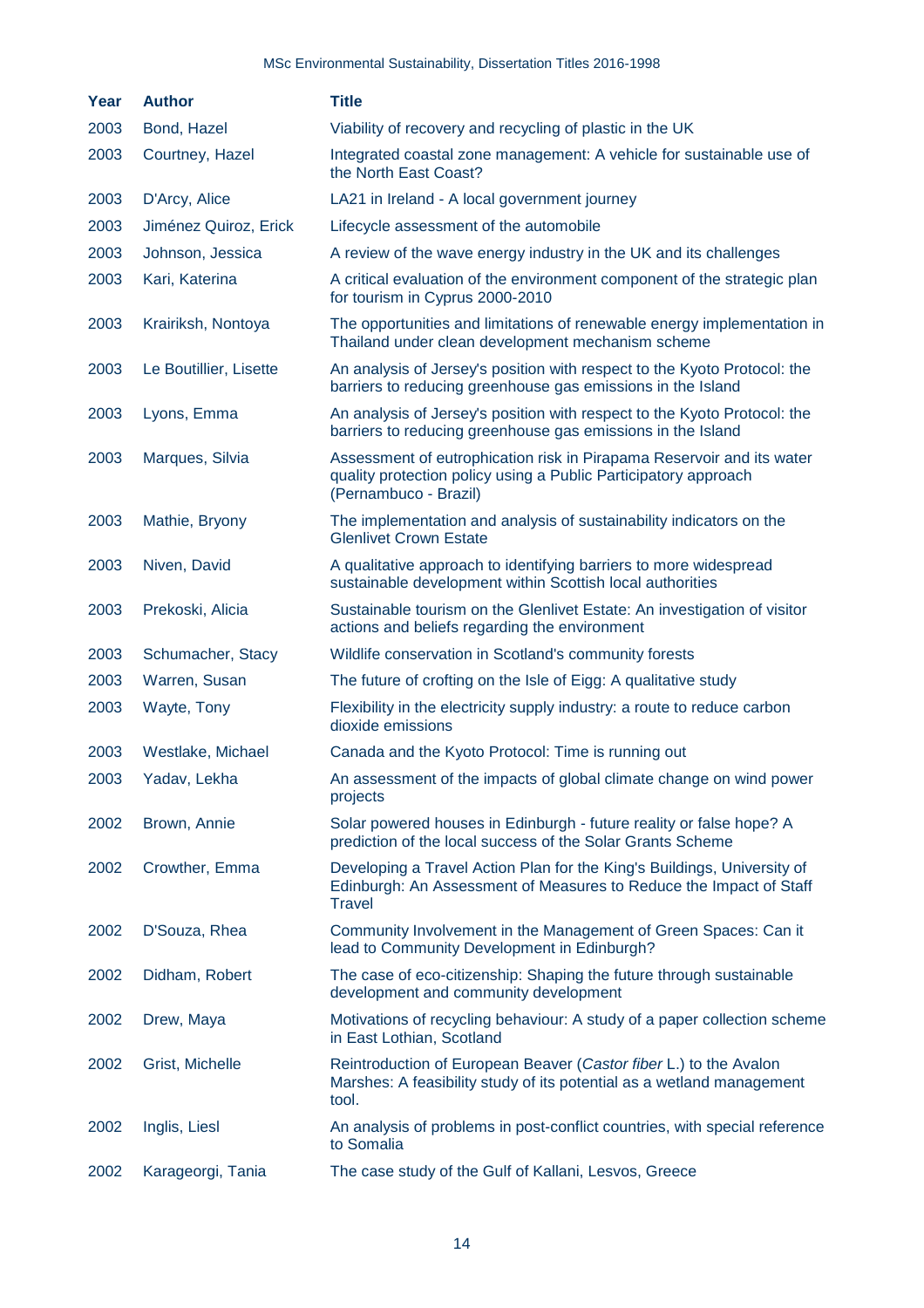| Year | <b>Author</b>           | <b>Title</b>                                                                                                                                                                   |
|------|-------------------------|--------------------------------------------------------------------------------------------------------------------------------------------------------------------------------|
| 2002 | Laakso, Katja           | Environmental impacts of organic farming with particular regard to<br>Scotland                                                                                                 |
| 2002 | Lavric, Lucia           | Transaction costs and risks of Joint Implementation projects under the<br><b>Kyoto Protocol</b>                                                                                |
| 2002 | Lienemann, Anne         | The environmental impacts of the proposed North Edinburgh tram loop                                                                                                            |
| 2002 | Lozada, Raquel          | Rural community development process. Case Study: La Union Province,<br>Arequipa, Peru                                                                                          |
| 2002 | Martin, Elizabeth       | Indicators of sustainable development for the Glenlivet Estate                                                                                                                 |
| 2002 | Mitchell, Camilla       | A survey of non-timber forest product use in the North Negros Forest<br>Reserve, Negros Occidental, Philippines                                                                |
| 2002 | Miyashita, Takuya       | Limitations of wind power generation in the electricity systems of the UK<br>and Japan                                                                                         |
| 2002 | Parish, Hannah          | Environmental Management Systems: A tool for Environmental<br>Sustainability. An initial environmental review of Killiecrankie Visitor<br>Centre (National Trust for Scotland) |
| 2002 | Pollack, Rachel         | The UK Government support for renewable energy to reduce carbon<br>dioxide emissions and the experience of the University of Edinburgh                                         |
| 2002 | Ross, Hamish            | Society and "Environment" in the Scottish Curriculum: Education for<br>Sustainable Development?                                                                                |
| 2002 | Saunders, Kiley         | Carabid Beetle Diversity in Mature Conifer Plantation Stands in Argyll,<br><b>West Scotland</b>                                                                                |
| 2002 | Schulz, Stephanie       | An analysis of the U.S. climate change policy: Is George W. Bush helping<br>the fight against global climate change?                                                           |
| 2002 | Woo, Angie              | The Precautionary Principle and the GATT Article XX General Exceptions<br>in the Biosafety Protocol: catalyzing change in the WTO                                              |
| 2001 | Alonso, Victoria        | Integrating institutional and social factors into air pollution regulation: An<br>application of cost-utility analysis to the transport sector in Santiago,<br>Chile           |
| 2001 | Anderson, Akilah        | An assessment of the implementation of three international<br>environmental agreements in Jamaica                                                                              |
| 2001 | Brandom, Peter          | Sustainability indicators as a tool for evaluating agricultural conservation<br>easements in Routt County, Colorado, USA                                                       |
| 2001 | Casey, Norita           | A comparative study of community cohesion in rural Scotland                                                                                                                    |
| 2001 | Clark, Ruth             | A comparison of the social and economic benefits to rural areas of<br>community forests and industrial forests                                                                 |
| 2001 | Escuder, Maria          | Multinational corporation in agricultural biotechnology. Will they help<br>sustainable development?                                                                            |
| 2001 | Hain, Alexia            | An investigation of agricultural hedgerows: A disappearing feature in the<br>Scottish landscape                                                                                |
| 2001 | Hayashi, Yoshimi        | The evaluation of community-based approaches to wildlife management:<br>An opportunity for red deer management in Scotland                                                     |
| 2001 | Inkinen, Aino           | Sustainable cities: examining transport-related social exclusion in<br>Edinburgh                                                                                               |
| 2001 | Kristjánsdóttir, Hildur | Public Participation in Planning - Its benefits and effectiveness                                                                                                              |
| 2001 | Linkenback, Laura       | Analysis of the socio-economic drivers behind the charcoal trade in<br>Somalia                                                                                                 |
| 2001 | McMichael, Megan        | Evaluation of waste management at Edinburgh Zoo                                                                                                                                |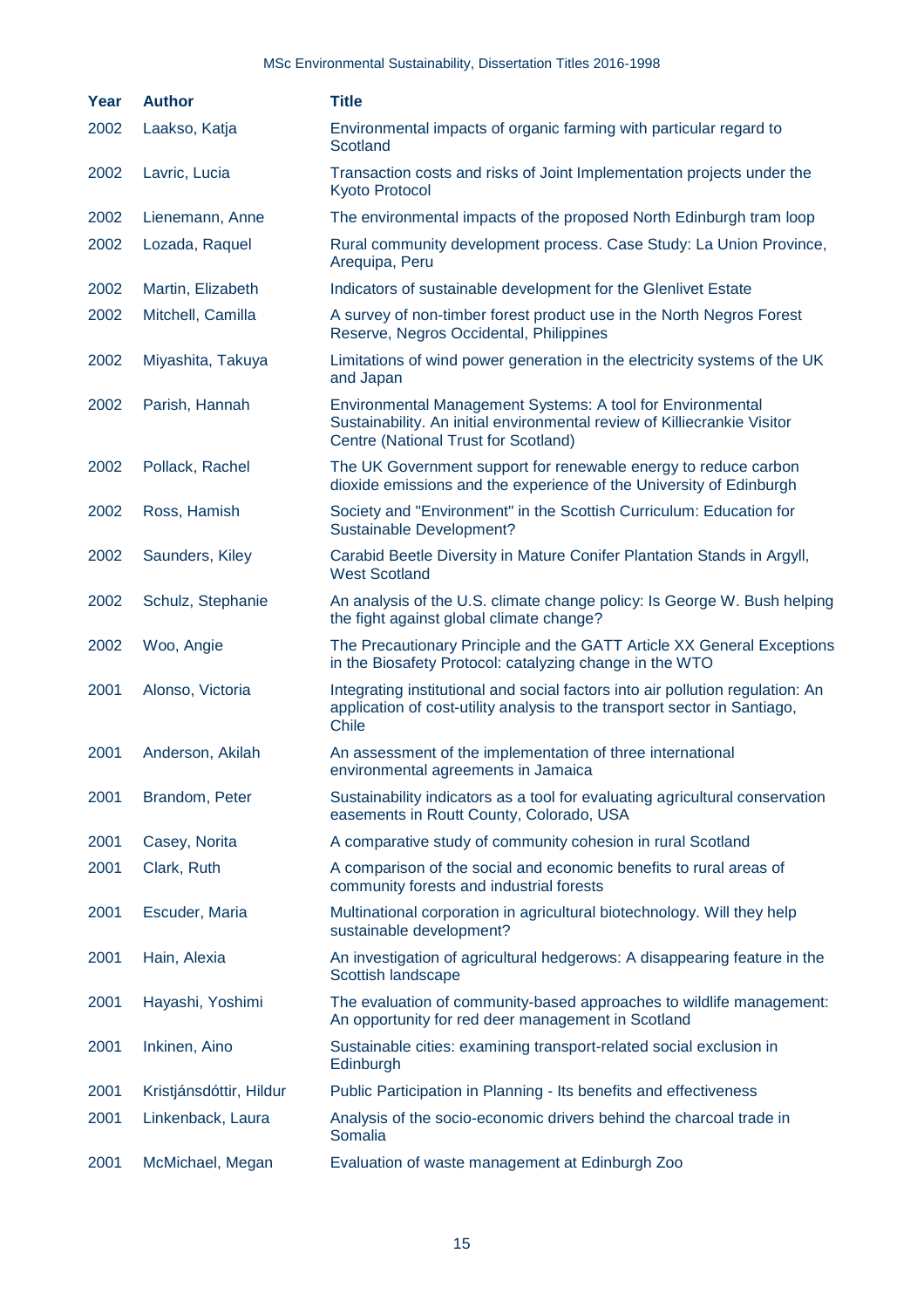| Year | <b>Author</b>         | <b>Title</b>                                                                                                                                                                                                                          |
|------|-----------------------|---------------------------------------------------------------------------------------------------------------------------------------------------------------------------------------------------------------------------------------|
| 2001 | Mee, Sarah            | A methodology for determining a set of organisation-specific<br>environmental performance indicators for Guinness UDV                                                                                                                 |
| 2001 | Oliphant, Brian       | The ecological and socio-economic impacts of aquaculture: An analysis<br>from a global, national and regional perspective                                                                                                             |
| 2001 | Post, Brian           | Addressing Scottish bathing water quality: A GIS-based predication of<br>Escherichia coli loadings in Ayrshire agricultural catchments                                                                                                |
| 2001 | Prado Córdova, José   | Assessment of the forest land oriented resource envisioning system as a<br>tool for sustainable land use planning and policy formulation in<br>Guatemala                                                                              |
| 2001 | Robles, Alberto       | The sustainability of the cement industry: analysis of the case of Mexico                                                                                                                                                             |
| 2001 | Smith, Carole         | A "living legacy"? Land use planning and carbon sequestration in<br><b>Ontario's boreal forest</b>                                                                                                                                    |
| 2001 | Wells, Marguerite     | The sustainability of rotational grazing and on-farm processing for United<br><b>States dairies</b>                                                                                                                                   |
| 2001 | Yang, Ya-Ju           | Establishing a pilot set of indicators for measuring the sustainability of<br>crop production in Taiwan                                                                                                                               |
| 2001 | Young, Liam           | Neighbourhood living and environmental sustainability: investigating<br>intentional neighbourhood design and co-housing                                                                                                               |
| 2000 | Anagnostou, Joanna    | Solar cooling technologies in Greece                                                                                                                                                                                                  |
| 2000 | Antonoglou, Panagiota | Environmental Impact Assessment as an instrument for sustainable<br>development: the case of transport infrastructure policies, plans,<br>programmes and projects                                                                     |
| 2000 | Brown, Kate           | Public participation in the land-use planning process: A case study of the<br>South East Wedge development, Edinburgh                                                                                                                 |
| 2000 | De Sousa, Marta       | Galician and Northern Portugese Commons Case Study: Commons<br>regulatory realities in Almeira (1926-2000)                                                                                                                            |
| 2000 | Doak, Sean            | Energy efficiency in privately rented households                                                                                                                                                                                      |
| 2000 | Fundingsland, Monica  | Follow-up in Environmental Impact Assessment: An evaluation of two<br>Norwegian case studies                                                                                                                                          |
| 2000 | Gislason, Ottar       | Sustainable transport in Reykjavik                                                                                                                                                                                                    |
| 2000 | Higgins, Tara         | Planning and public participation: A case study of the tourism<br>development Lomond Shores, West Dunbartonshire, Scotland                                                                                                            |
| 2000 | Keeling, Catherine    | The vegetation of six-year old sown set-aside at West Fenton Farm, East<br>Lothian                                                                                                                                                    |
| 2000 | Kurihara, Rie         | Evaluation of the Japanese view of nature from the point of view of its<br>change                                                                                                                                                     |
| 2000 | Mazza, Livia          | Market-based instruments for climate change: The case for tradeable<br>carbon permits                                                                                                                                                 |
| 2000 | Murray-Mas, Ivan      | The ecological footprint of Balears: The impacts of mass tourism                                                                                                                                                                      |
| 2000 | Petroncini, Simona    | Introducing wave energy into the renewable energy marketplace                                                                                                                                                                         |
| 2000 | Postlethwaite, Sarah  | The ecology, conservation status and management of five rare butterfly<br>species in south-west Scotland & A field survey of butterflies of<br>conservation concern in Glencoe, Highlands, UK                                         |
| 2000 | Poulidi, Danai        | Study and improvement of straw wetting behaviour in correlation with its<br>suitability for particleboard manufacture                                                                                                                 |
| 2000 | Quaile, Penny         | An investigation into the suitability of five crops on a lowland shooting<br>estate, in southern England, as brood-rearing cover, to encourage the<br>development of a sustainable wild pheasant (Phasianus colchicus)<br>population. |